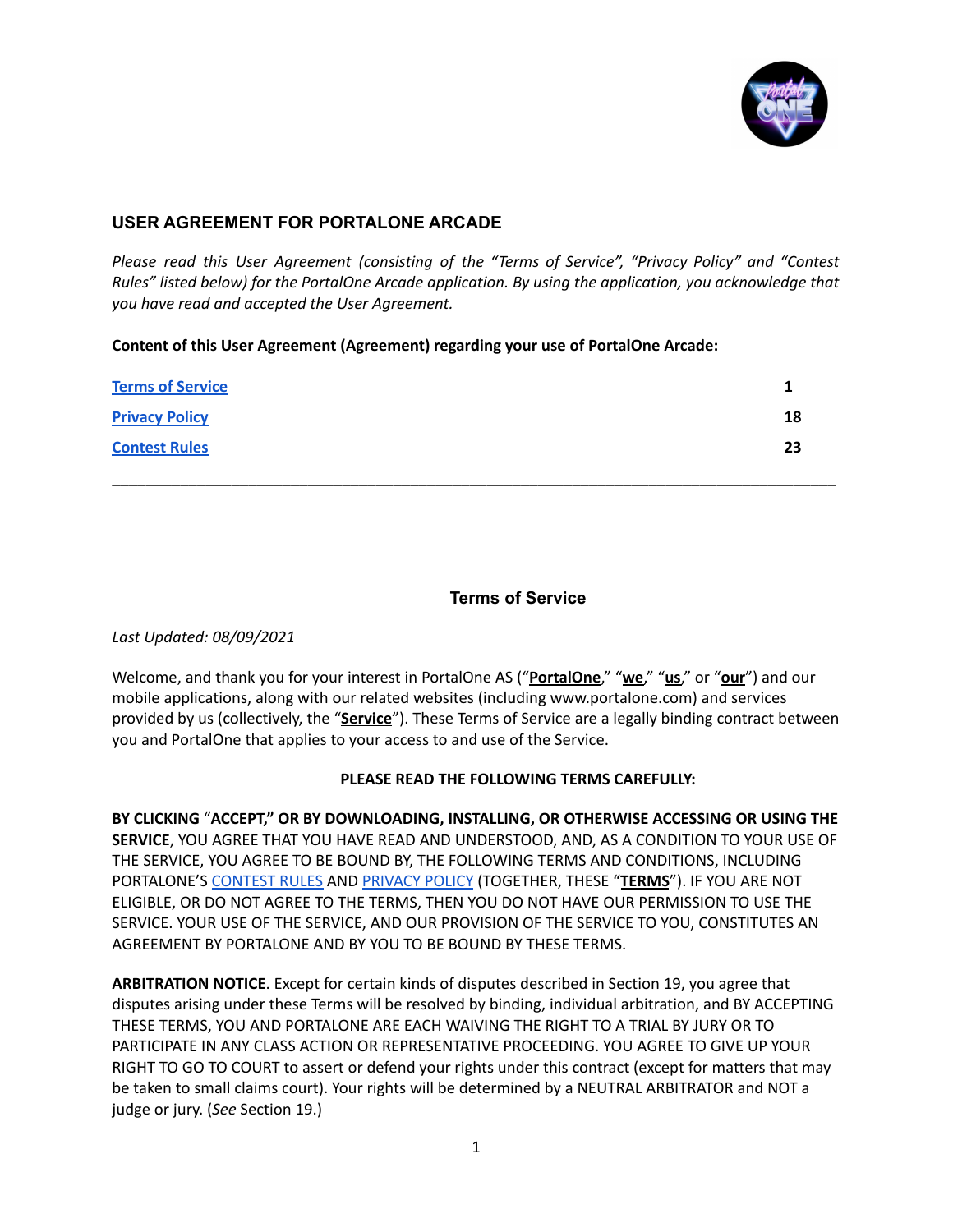

- 1. **Service Overview**. We provide a mobile application (the "**App**") where users may play video games, win prizes (subject to our Contest Rules as described below), interact with other users, and have a live game and other experiences as provided by PortalOne.
- **2. Eligibility**. You must be at least 13 years old to use the Service. By agreeing to these Terms, you represent and warrant to us that: (a) you are at least 13 years old; (b) if you are 13 to 17 years of age, your parent or legal guardian has affirmatively consented to your access to and use of the Service; (c) you have not previously been suspended or removed from the Service; and (d) your registration and your use of the Service is in compliance with any and all applicable laws and regulations. Additionally, your eligibility to access and use certain portions of the Service may differ depending on your location, as further described in our Contest Rules.
- 3. **Accounts and Registration**. To access most features of the Service, you must register for an account. When you register for an account, you are required to provide us with some information about yourself, such as your name, age, email address, or other contact information. You agree that the information you provide to us is accurate and that you will keep it accurate and up to date at all times. When you register, you will also need to set up a username and password for your account. You are solely responsible for maintaining the confidentiality of your account and password, and you accept responsibility for all activities that occur under your account. If you believe that your account is no longer secure, then you must immediately notify us at [hello@portalone.com](mailto:hello@portalone.com).

# **4. Virtual Items**

- 4.1 **Virtual Items**. The Service may make available virtual digital items, including digital points ("**Tokens**"), which enable users to play games on the Service and "**Tickets**", which users may be able to collect by playing games, inviting new users to the Service, or through such other methods as permitted by us from time to time (collectively, "**Virtual Items**"). Users can only obtain Virtual Items in accordance with these Terms and through methods approved by us, which methods we will determine and update from time to time at our sole discretion. All non-standard transactions between users related to Virtual Items are prohibited.
- 4.2 **Not Currency**. Virtual Items are not money and do not entitle any person to any payment. While we may use terms like "buy", "purchase," or "sell" in reference to some Virtual Items, such uses are merely for convenience and do not mean that Virtual Items have any particular value. Other than permitted by the functionality of the Service when used for its intended purpose, any and all transfers of Virtual Items between users (including through the transfer of accounts on the Service) are expressly prohibited, including any sale or exchange, whether direct or through an intermediary, such as an auction service. Virtual Items are provided to you for entertainment purposes only, and we grant you a limited, personal, revocable, non-transferable license to use any Virtual Items you obtain or access only on the Service. Virtual Items are not real property, and, as between you and PortalOne, PortalOne owns all right, title, and interest in all Virtual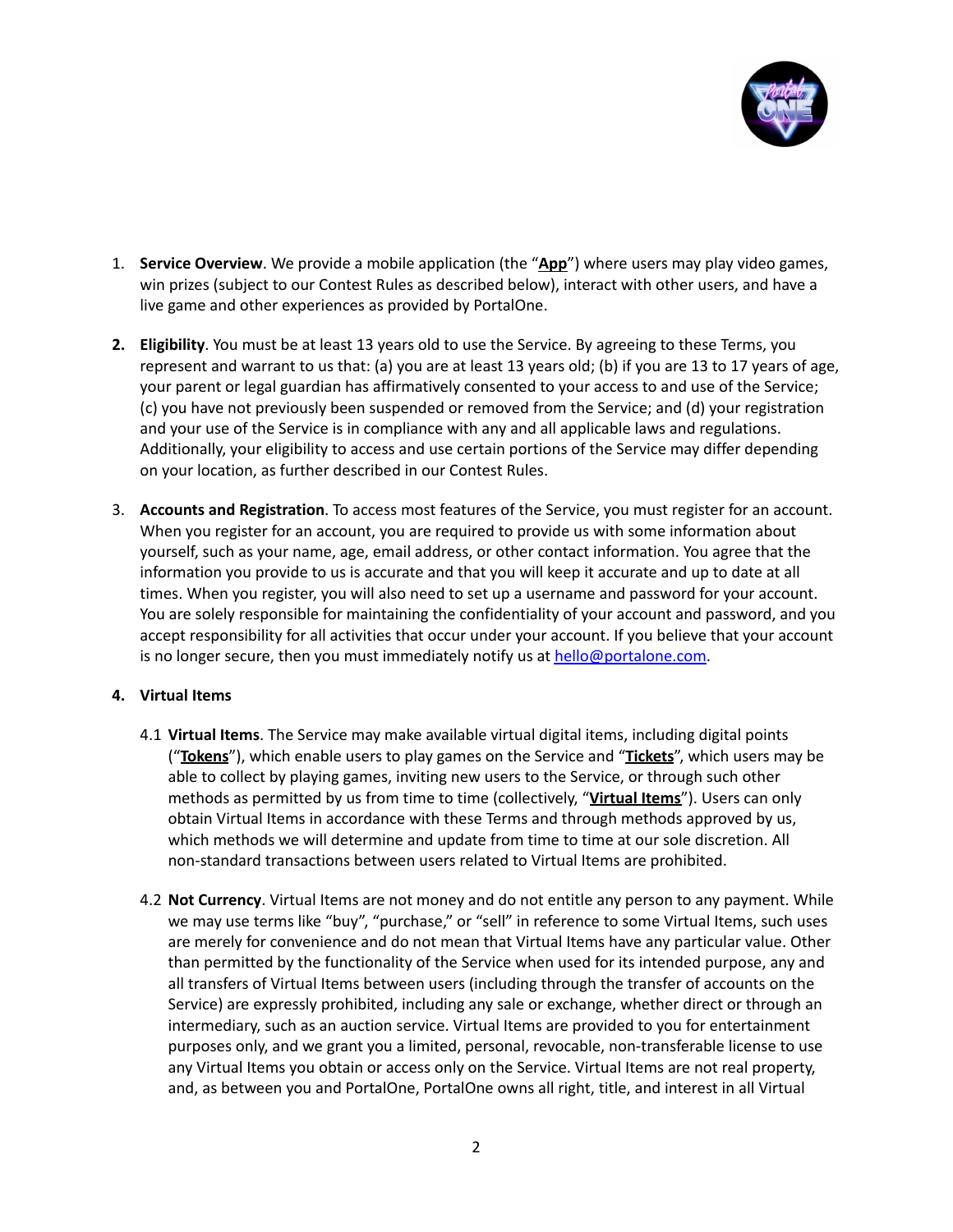

Items. You may not convert, exchange, or redeem Virtual Items for any government-issued or virtual currency.

- 4.3 **No Liability for Virtual Items**. Prices, availability, exchangeability, and transferability of Virtual Items are determined by us in our sole discretion and are subject to change without prior notice to you. Subject to applicable law and any other written and signed agreement entered into between you and PortalOne in addition to these Terms, you agree that PortalOne has the absolute and unrestricted right to manage, restrict, distribute, control, modify, withdraw, cancel, eliminate, change the prices or methods of exchange of, or reduce or limit the supply of Virtual Items in its sole discretion, and that PortalOne will have no liability to you or to any third party for exercising any of these rights. Under no circumstances will PortalOne be liable to you for any damages or claims that may arise from the loss of Virtual Items, regardless of the circumstances. Without limiting anything in this Section, our liability to you for the loss of any Virtual Items, or the use or enjoyment of any Virtual Items, will under no circumstance exceed the replacement of such Virtual Items or the provision of alternative Virtual Items.
- 4.4 **Cancellation and Expiration of Virtual Items**. Virtual Items do not have an expiration date, but may be terminated, discontinued, cancelled, or otherwise cease as set forth in these Terms. If we terminate your account in accordance with these Terms, the license to all Virtual Items associated with your account will terminate immediately and all of your Virtual Items will cease to have any utility on the Service, without compensation of any kind to you, subject to any limitations under applicable law.

# **5. Contests; Live Programming**

- 5.1 **General**. We may have Contests (as defined in the Contest Rules) on the Service. No purchase is necessary to participate in any Contest. Contests are void where prohibited or restricted by law or where there are registration or bonding requirements. We reserve the right to shorten, extend, modify, or cancel any Contest, in our sole discretion, at any time and without notice, even though such action may affect your ability to win a prize. In order to be eligible for a Contest, you must meet the eligibility requirements as provided in our [Contest](#page-22-0) Rules ("**Contest Rules**"). All Contests are subject to the Contest Rules, which are incorporated by this reference into, and made a part of, these Terms.
- 5.2 **Publicity Release**. Each winner of a Contest may be required to sign an affidavit of eligibility, liability release, and a publicity release that, among other things, will allow us to use the winner's name, photograph, likeness, voice, prize information, and biographical information for publicity and promotional purposes without further compensation where permitted by law. Except where prohibited by law, participation in a Contest constitutes your consent to our use of your name, photograph, likeness, voice, opinions, biographical information, hometown and state for promotional purposes in any media without further payment or consideration.
- 5.3 **Live Programming**. The Service may provide real-time, live programming (collectively, "**Live Programs**") where you may be able to participate and interact with other users and third parties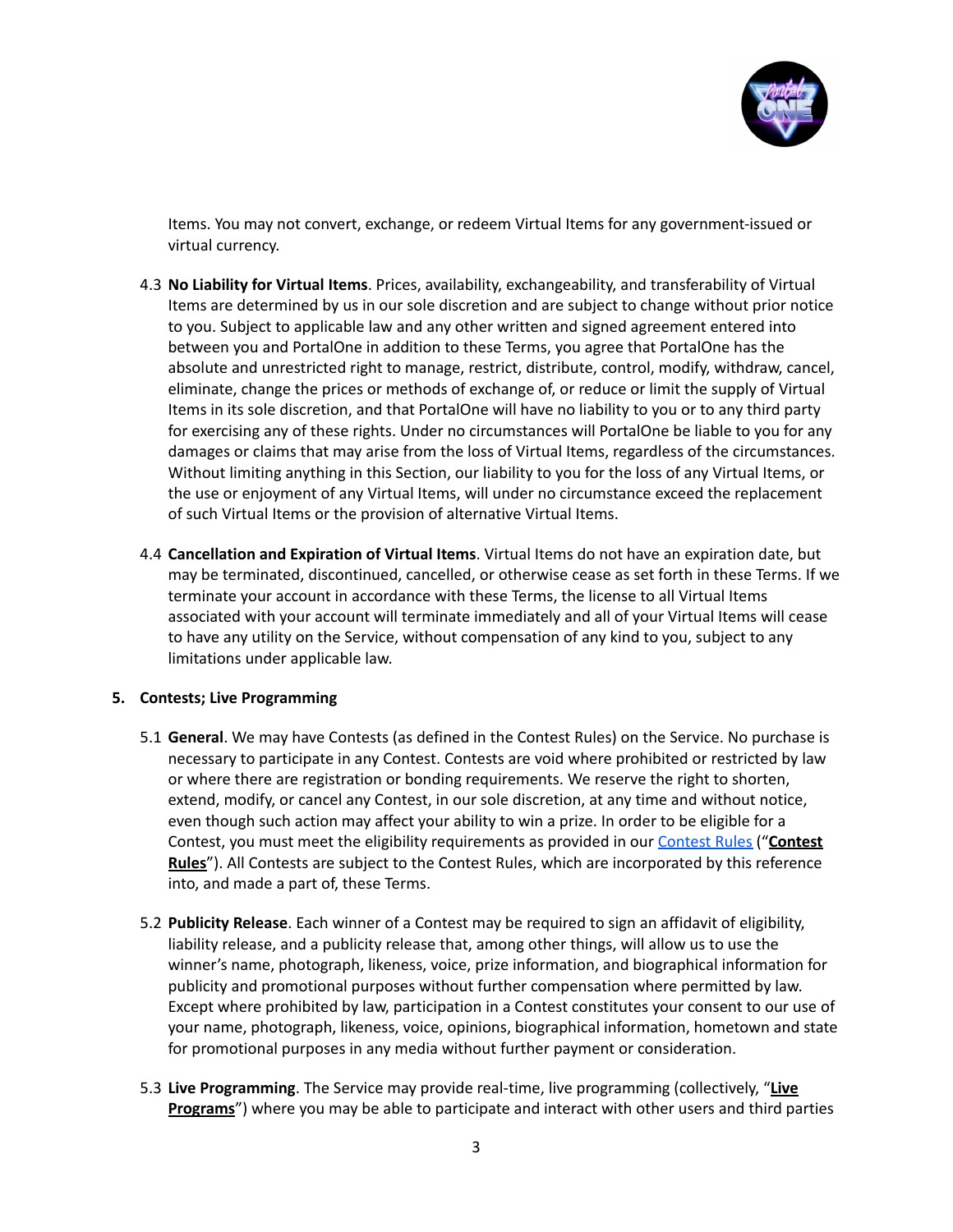

from time to time. We ask that you be respectful of other users and participants in any Live Programs, and we reserve the right to suspend or block your access to and participation in any Live Program if you fail to do that. While we aim to create a safe and respectful environment for our users, you acknowledge and agree that we will not be able to control the activities by any third party (such as any host or guest in a Live Program) and any other user during a Live Program, or what any user may do with any User Content (as defined below) or other components included in a Live Program. You release PortalOne Entities (as defined below) from any claims, causes of action, costs, expenses, damages, and liabilities arising from any action, use, or activity of any third party participating in any Live Programs.

6. **General Payment Terms**. While we currently offer the Service for free, we reserve the right to offer some or all of the Service for a fee in the future and to determine pricing for the Service at our sole discretion. We will make reasonable efforts to keep pricing information published on the app up to date. We encourage you to check our app periodically for current pricing information.

## **7. Licenses**

- 7.1 **Limited License**. Subject to your complete and ongoing compliance with these Terms, PortalOne grants you, solely for your personal, non-commercial use, a limited, non-exclusive, non-transferable, non-sublicensable, revocable license to: (a) install and use one object code copy of the App associated with the Service on a mobile device that you own or control; and (b) access and use the Service.
- 7.2 **License Restrictions**. Except and solely to the extent such a restriction is impermissible under applicable law, you may not: (a) reproduce, distribute, publicly display, or publicly perform the Service; (b) make modifications to the Service; or (c) interfere with or circumvent any feature of the Service, including by interfering with any security features or access control mechanism, disabling or circumventing features that prevent or limit use or copying of any Materials (as defined below) or other content, and reverse engineering or otherwise attempting to discover the source code of any portion of the Service. If you are prohibited under applicable law from using the Service, you may not use it.
- **7.3 Feedback**. If you choose to provide input and suggestions regarding problems with or proposed modifications or improvements to the Service ("**Feedback**"), then you hereby grant us an unrestricted, perpetual, irrevocable, non-exclusive, fully-paid, royalty-free right to exploit the Feedback in any manner and for any purpose, including to improve the Service and create other products and services.
- 8. **Ownership; Proprietary Rights**. The Service is owned and operated by PortalOne. The visual interfaces, graphics, design, compilation, information, data, computer code (including source code or object code), products, software, services, and all other elements of the Service ("**Materials**") provided by us are protected by intellectual property and other laws. All Materials included in the Service are the property of PortalOne or our third-party licensors. Except as expressly authorized by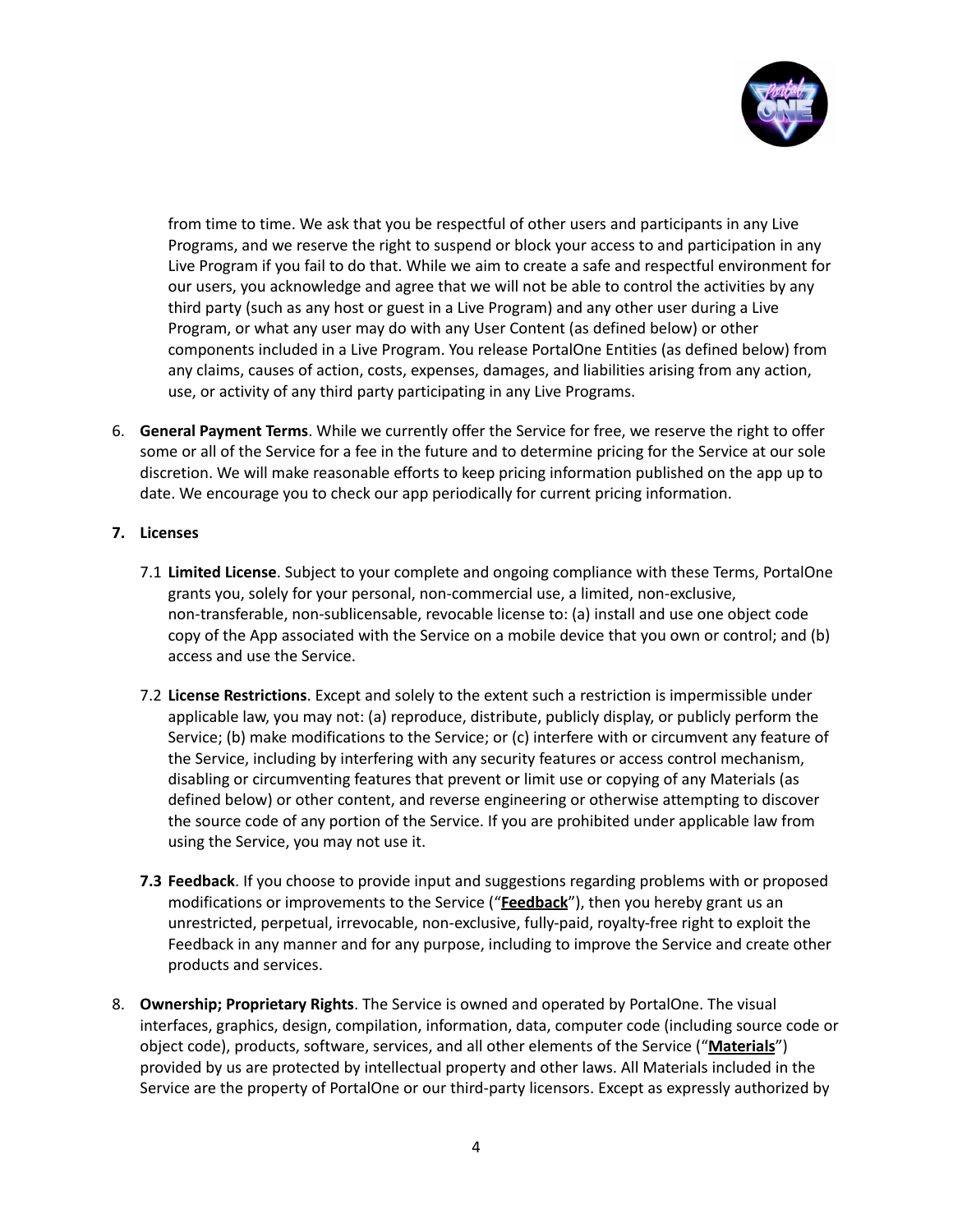

us, you may not make use of the Materials. We reserve all rights to the Materials not granted expressly in these Terms.

## 9. **Third-Party Terms**

- **9.1 Third-Party Services and Linked Websites**. We may provide tools through the Service that enable you to export information, including User Content (as defined below), to third-party services, including through features that allow you to link your account on PortalOne with an account on the third-party service, such as Instagram or Facebook. By using one of these tools, you agree that we may transfer that information to the applicable third-party service. Third-party services are not under our control, and, to the fullest extent permitted by law, we are not responsible for any third-party service's use of your exported information. The Service may also contain links to third-party websites. Linked websites are not under our control, and we are not responsible for their content.
- **9.2 Third-Party Software**. The Service may include or incorporate third-party software components that are generally available free of charge under licenses granting recipients broad rights to copy, modify, and distribute those components ("**Third-Party Components**"). Although the Service is provided to you subject to these Terms, nothing in these Terms prevents, restricts, or is intended to prevent or restrict you from obtaining Third-Party Components under the applicable third-party licenses or to limit your use of Third-Party Components under those third-party licenses.

#### **10. User Content**

- 10.1 **User Content Generally**. Certain features of the Service may permit users to submit, upload, publish, or otherwise transmit (collectively, "**Post**") content to or via the Service, including messages, reviews, photos, video, images, folders, data, text, and other works of authorship ("**User Content**"). You retain any copyright and other proprietary rights that you may hold in the User Content that you Post to the Service.
- 10.2 **Limited License Grant to us**. By Posting User Content to or via the Service, you grant us a worldwide, non-exclusive, royalty-free, fully paid right and license (with the right to sublicense) to host, store, transfer, display, perform, reproduce, modify for the purpose of formatting for display, and distribute (collectively, "**Use**") your User Content, in whole or in part, in any media formats and through any media channels now known or hereafter developed, in connection with the advertisement, marketing, promotion, and provision of the Service.
- 10.3 **Limited License Grant to Other Users**. By providing User Content to or via the Service to other users of the Service, you grant those users, for their personal and non-commercial use, a non-exclusive license to access and use that User Content as permitted by these Terms and the functionality of the Service.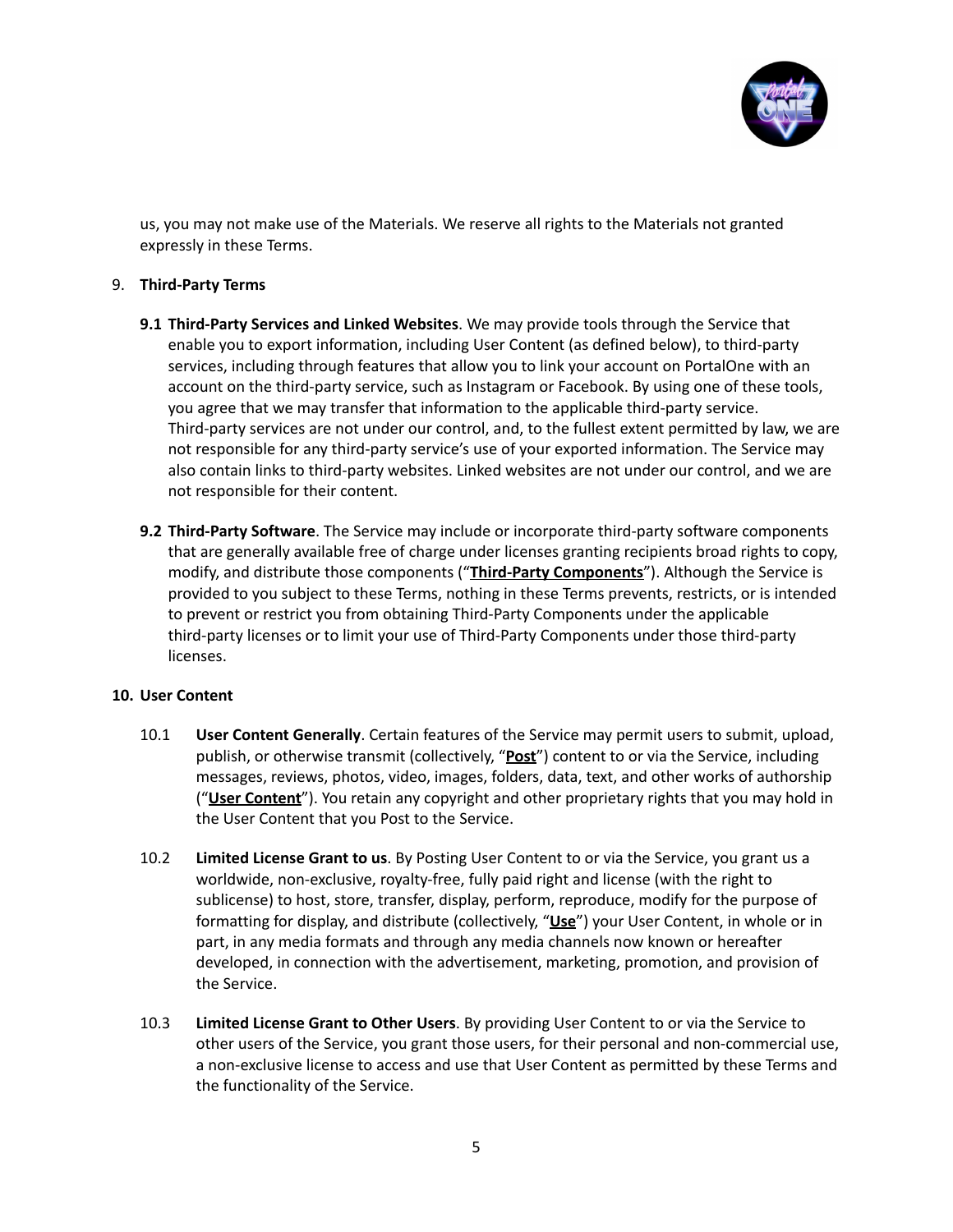

- 10.4 **User Content Representations and Warranties**. We disclaim any and all liability in connection with User Content. You are solely responsible for your User Content and the consequences of Posting User Content to or via the Service. By Posting User Content to or via the Service, you affirm, represent, and warrant to us that:
	- (a) you are the creator and owner of the User Content, or have the necessary licenses, rights, consents, and permissions to authorize us and other users of the Service to Use your User Content as necessary to exercise the licenses granted by you in this Section, in the manner contemplated by us, the Service, and these Terms;
	- (b) your User Content, and the Use of your User Content as contemplated by these Terms, does not and will not: (i) infringe, violate, or misappropriate any third-party right, including any copyright, trademark, patent, trade secret, moral right, privacy right, right of publicity, or any other intellectual property or proprietary right; (ii) slander, defame, libel, or invade the right of privacy, publicity or other property rights of any other person; (iii) cause us to violate any law or regulation; or (iv) require us to obtain any additional authorizations, consents, licenses or permissions from or pay any royalties to any third party for the Use of your User Content; and
	- (c) your User Content could not be deemed by a reasonable person to be objectionable, profane, indecent, pornographic, harassing, threatening, embarrassing, hateful, or otherwise inappropriate.
- 10.5 **User Content Disclaimer**. We are under no obligation to edit or control User Content that you or other users Post and will not be in any way responsible or liable for User Content. We may, however, at any time and without prior notice, screen, remove, edit, or block any User Content that in our sole judgment violates these Terms or is otherwise objectionable. You understand that, when using the Service, you will be exposed to User Content from a variety of sources and acknowledge that User Content may be inaccurate, offensive, indecent, or objectionable. You agree to waive, and do waive, any legal or equitable right or remedy you have or may have against us with respect to User Content. If notified by a user or content owner that User Content allegedly does not conform to these Terms, we may investigate the allegation and determine in our sole discretion whether to remove the User Content, which we reserve the right to do at any time and without notice. For clarity, we do not permit copyright-infringing activities on the Service.
- 10.6 **Monitoring Content**. We do not control and do not have any obligation to monitor: (a) User Content; (b) any content made available by third parties; or (c) the use of the Service by our users. You acknowledge and agree that we reserve the right to, and may from time to time, monitor any and all information transmitted or received through the Service for operational and other purposes. If at any time we choose to monitor any content on the Service, including User Content, we still assume no responsibility or liability for any content or any loss or damage incurred as a result of the use of content. During monitoring, information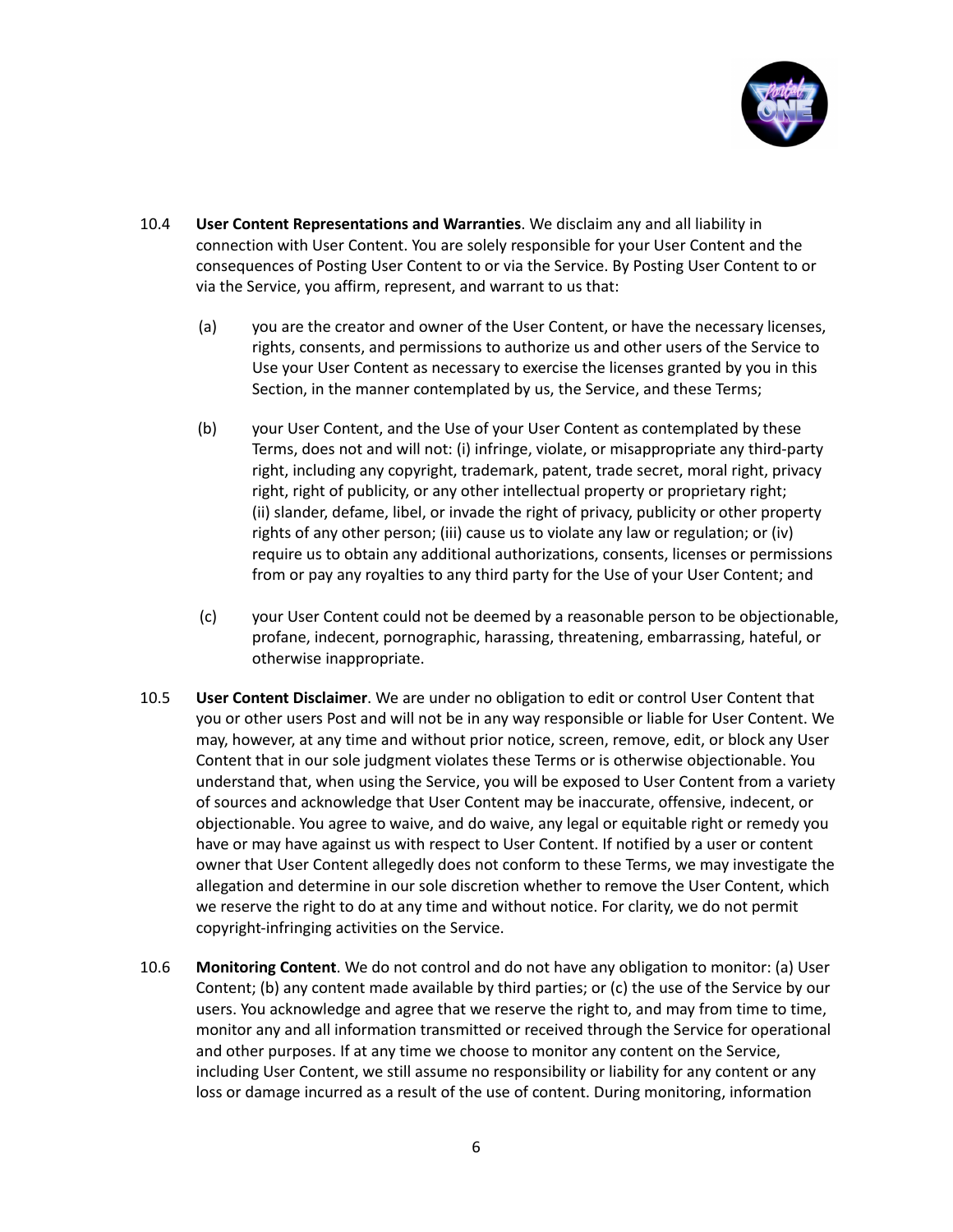

may be examined, recorded, copied, and used in accordance with our Privacy Policy (as defined below).

## 11. **Communications**

- 11.1 **Push Notifications**. When you install our app on your mobile device, you may agree to receive push notifications, which are messages an app sends you on your mobile device when you are not in the app. You can turn off notifications by visiting your mobile device's "Settings" page.
- 11.2 **Email**. We may send you emails concerning our products and services, as well as those of third parties. You may opt out of promotional emails by following the unsubscribe instructions in the promotional email itself.
- 12. **Prohibited Conduct**. BY USING THE SERVICE, YOU AGREE NOT TO:
	- a. use the Service for any illegal purpose or in violation of any local, state, national, or international law;
	- b. harass, threaten, demean, embarrass, bully, or otherwise harm any person, including any other user of the Service;
	- c. violate, or encourage others to violate, any right of a third party, including by infringing or misappropriating any third-party intellectual property right;
	- d. interfere with the operation of the Service or any user's enjoyment of the Service, including by: (i) uploading or otherwise disseminating any virus, adware, spyware, worm, or other malicious code; (ii) making any unsolicited offer or advertisement to another user of the Service; (iii) collecting personal information about another user or third party without consent; or (iv) interfering with or disrupting any network, equipment, or server connected to or used to provide the Service;
	- e. perform any fraudulent activity including impersonating any person or entity, claiming a false affiliation, accessing any other Service account without permission, or falsifying your age or date of birth;
	- f. sell or otherwise transfer the access granted under these Terms or any Materials (as defined in Section 8) or any right or ability to view, access, or use any Materials; or
	- g. attempt to do any of the acts described in this Section 12 or assist or permit any person in engaging in any of the acts described in this Section 12.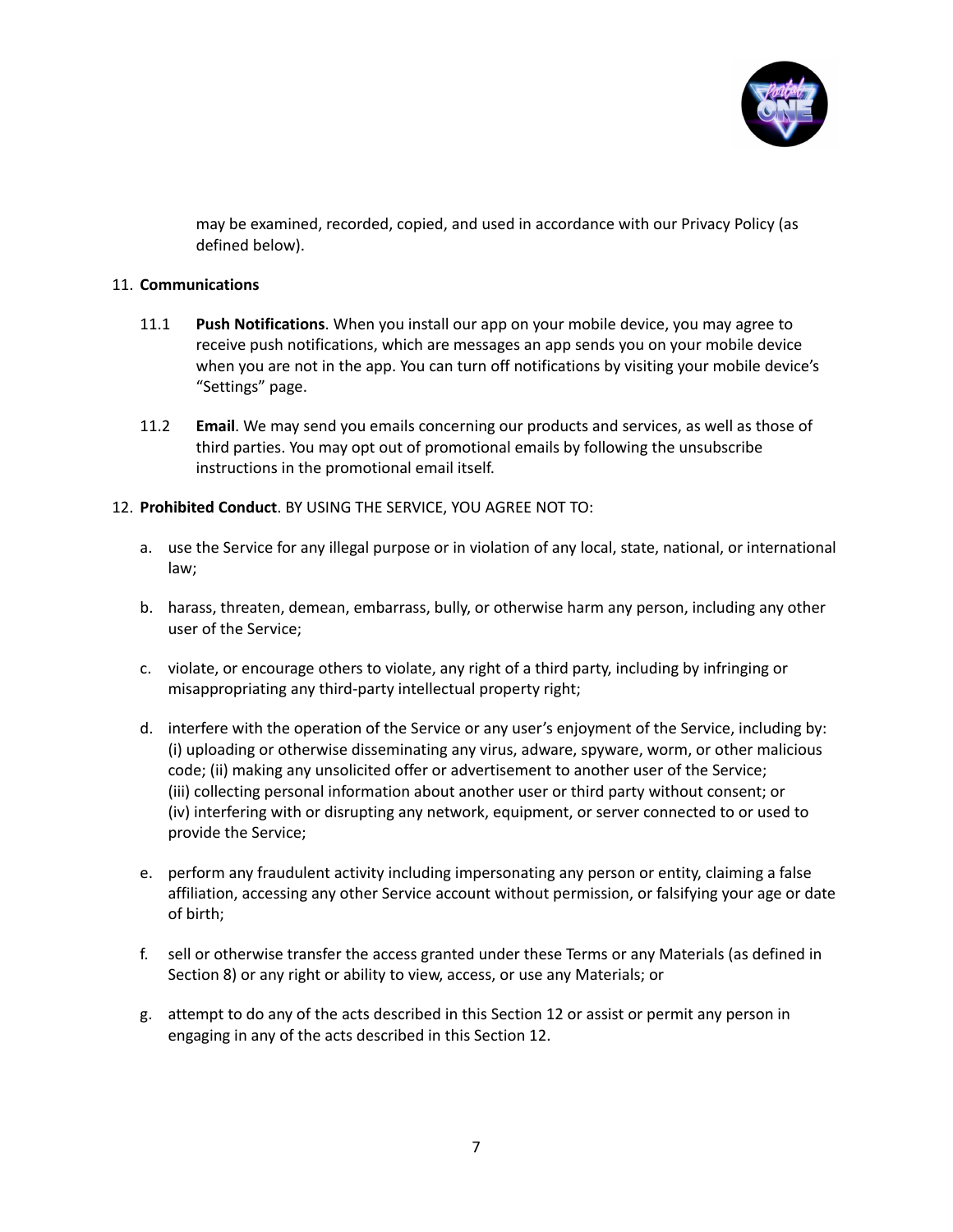

# **13. Notice and Procedure for Making Claims of Copyright or Other Intellectual Property Infringements DMCA**

- 13.1 We respect the intellectual property of others and take the protection of intellectual property very seriously, and we ask our users to do the same. Infringing activity will not be tolerated on the Service. If you believe that any content made available on or through the Service has been used or exploited in a manner that infringes an intellectual property right you own or control, then please promptly send a "**Notification of Claimed Infringement**" containing the following information to the Designated Agent identified below. Your Notification of Claimed Infringement may be shared by PortalOne with the user alleged to have infringed a right you own or control, and you hereby consent to PortalOne making such disclosure. Your communication must include substantially the following:
	- (a) an electronic or physical signature of the person authorized to act on behalf of the owner of the copyright or other right being infringed;
	- (b) a description of the copyrighted work or other intellectual property that you claim has been infringed;
	- (c) a description of the material that you claim is infringing and where it is located on the Service;
	- (d) your address, telephone number, and email address;
	- (e) a statement by you that you have a good faith belief that the use of the materials on the Service of which you are complaining is not authorized by the copyright or intellectual property owner, its agent, or the law; and
	- (f) a statement by you that the above information in your notice is accurate and that, under penalty of perjury, you are the copyright or intellectual property owner or authorized to act on the copyright or intellectual property owner's behalf.
- 13.2 **Designated Agent Contact Information**. PortalOne's designated agent for a receipt of Notification of Claimed Infringement ("**Designated Agent**") can be contacted at:
	- a. Via Email: [hello@portalone.com](mailto:hello@portalone.com)
	- b. Via Postal Service:
	- c. PortalOne AS
	- d. Attn: Legal Department (Copyright Notification)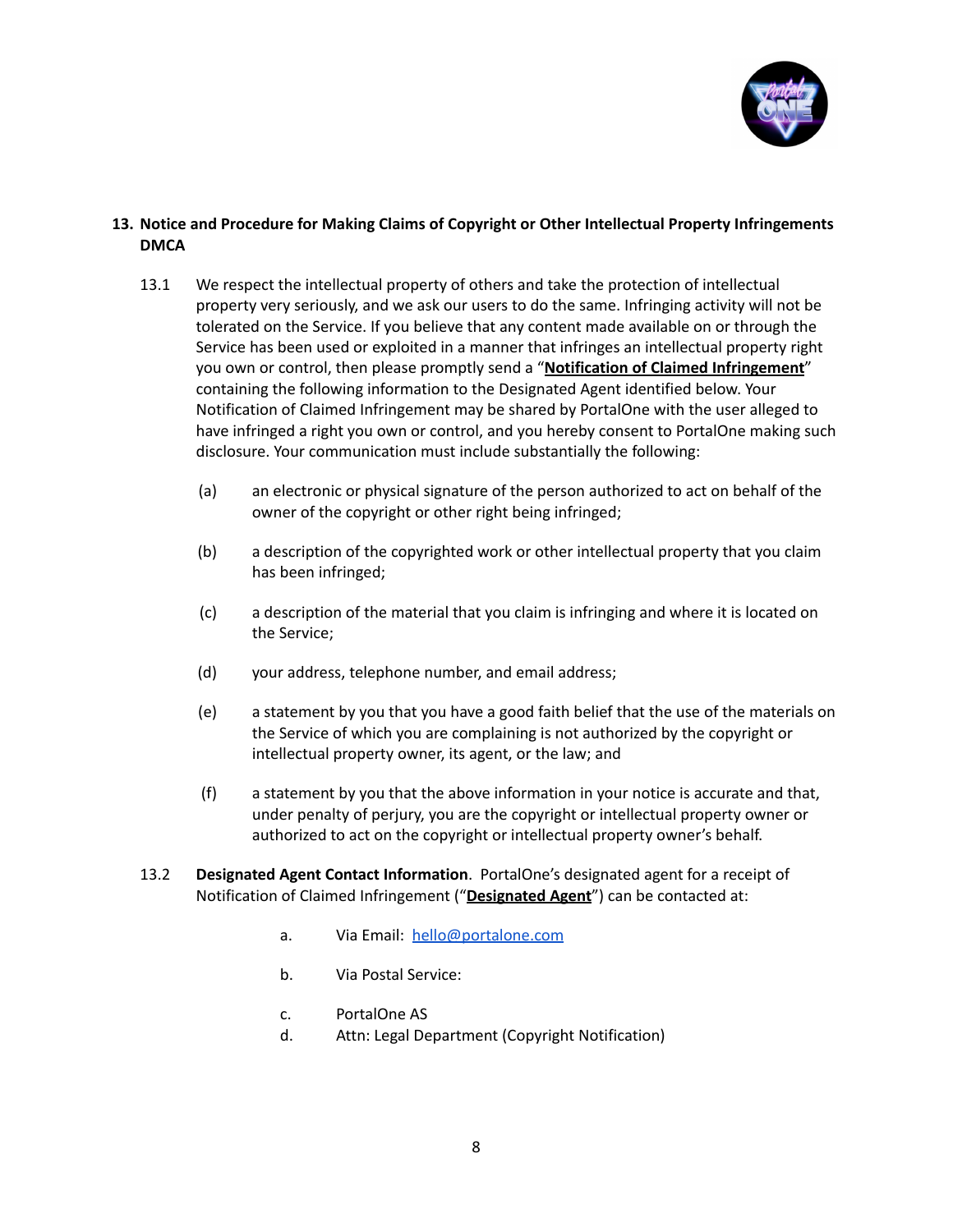

# (d) Tordenskiolds gate 2, 0160 Oslo, Norway

- 13.3 **Repeat Infringer Policy**. Our intellectual property policy is to: (a) remove or disable access to material that we believe in good faith or upon notice from an intellectual property owner or his or her agent, is infringing the intellectual property of a third party by being made available on the Service; and (b) remove any User Content uploaded to the Service by "repeat infringers." We consider a "repeat infringer" to be any user that has repeatedly infringed or repeatedly been charged with infringing the rights of third parties by uploading User Content to the Service for which we have received takedown notices compliant with the provisions of 17 U.S.C. § 512 with respect to such content. We have discretion, however, to terminate the account of any user after receipt of a single notification of claimed infringement or upon our own determination.
- 13.4 **Counter Notification**. If you receive a notification from us that your User Content has been the subject of a Notification of Claimed Infringement, then you will have the right to provide us with what is called a "**Counter Notification**." To be effective, a Counter Notification must be in writing, provided to our Designated Agent through one of the methods identified in Section 13.2 above and include substantially the following information:
	- (a) your physical or electronic signature;
	- (b) identification of the material that has been removed or to which access has been disabled and the location at which the material appeared before it was removed or access to it was disabled;
	- (c) a statement under penalty of perjury that you have a good faith belief that the material was removed or disabled as a result of mistake or misidentification of the material to be removed or disabled; and
	- (d) your name, address, and telephone number, and a statement that you consent to the jurisdiction of Federal District Court for the judicial district in which the address is located, or if the your address is outside of the United States, for any judicial district in which we may be found, and you will accept service of process from the person who provided notification in accordance with Section 13.2 above or an agent of such person.

a. You should consult a lawyer or see 17 U.S.C. § 512 to confirm your obligations to provide a valid Counter Notification under the Copyright Act.

13.5 **Reposting of Content Subject to a Counter Notification**. If you submit a Counter Notification to us in response to a Notification of Claimed Infringement, then we will promptly provide the person who provided the Notification of Claimed Infringement with a copy of your Counter Notification and inform that person that we will replace the removed User Content or cease disabling access to it in 10 business days, and we will replace the removed User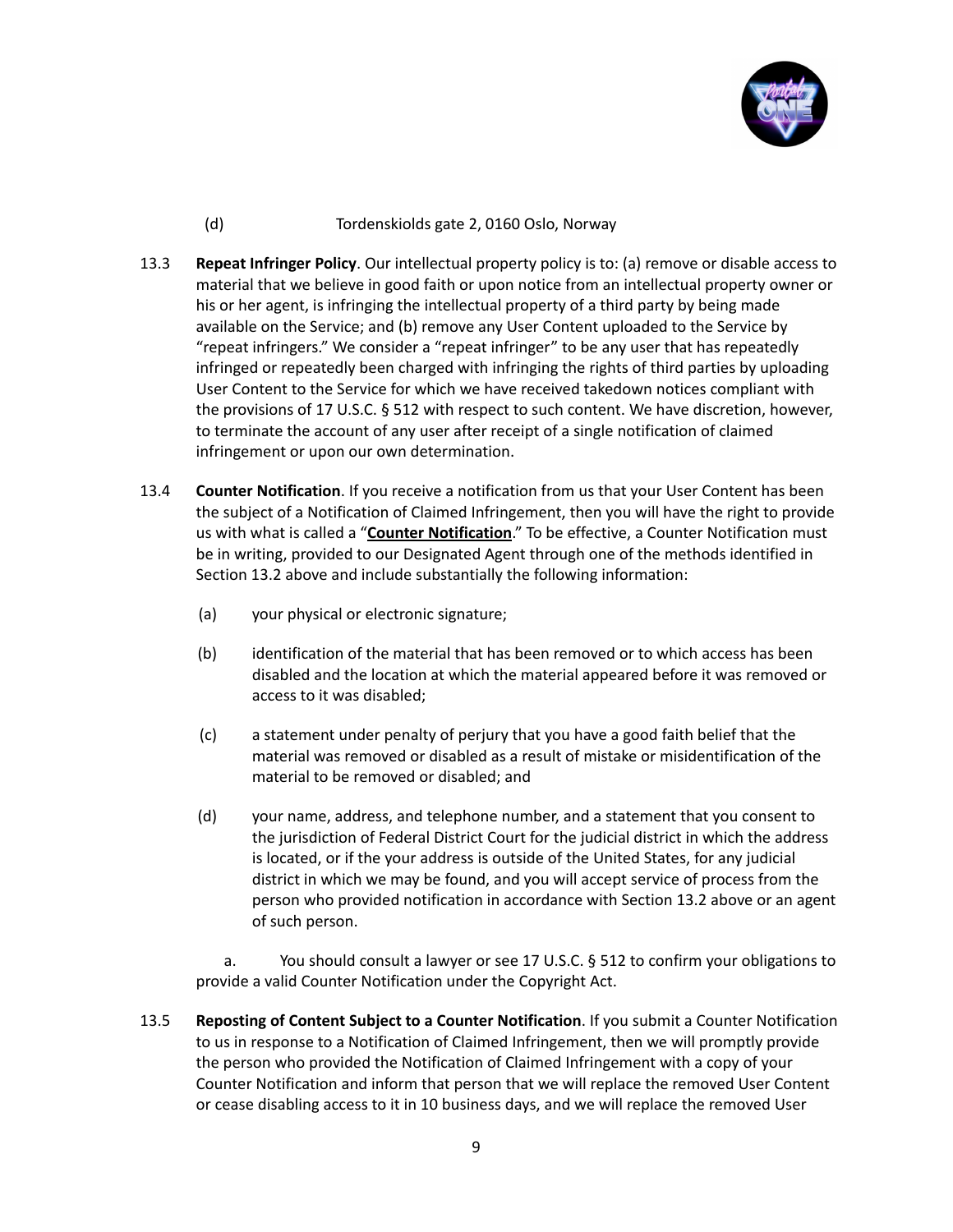

Content and cease disabling access to it not less than 10, nor more than 14, business days following receipt of the Counter Notification, unless our Designated Agent receives notice from the party that submitted the Notification of Claimed Infringement that such person has filed an action seeking a court order to restrain the user from engaging in infringing activity relating to the material on our system or network.

# 13.6 **False Notifications of Claimed Infringement or Counter Notifications**. The U.S. Copyright Act provides that:

b. [a]ny person who knowingly materially misrepresents under [Section 512 of the Copyright Act (17 U.S.C. § 512)] (1) that material or activity is infringing, or (2) that material or activity was removed or disabled by mistake or misidentification, will be liable for any damages, including costs and attorneys' fees, incurred by the alleged infringer, by any copyright owner or copyright owner's authorized licensee, or by a service provider, who is injured by such misrepresentation, as the result of [PortalOne] relying upon such misrepresentation in removing or disabling access to the material or activity claimed to be infringing, or in replacing the removed material or ceasing to disable access to it.

c. 17 U.S.C. § 512(f).

d. PortalOne reserves the right to seek damages from any party that submits a Notification of Claimed Infringement or Counter Notification in violation of the law.

e. For clarity, and notwithstanding anything in this Section 13 to the contrary, PortalOne in its sole discretion may (but has no obligation to) disclose publicly any and all Notices of Claimed Infringement and Counter Notifications.

14. **Modification of Terms**. We reserve the right to change these Terms on a going-forward basis at any time. Please check these Terms periodically for changes. If a change to these Terms materially modifies your rights or obligations, we may require that you accept the modified Terms in order to continue to use the Service. Material modifications are effective upon the earliest of your receipt of notice or acceptance of the modified Terms. Immaterial modifications are effective upon publication. Except as expressly permitted in this Section 14, these Terms may be amended only by a written agreement signed by authorized representatives of the parties to these Terms. Disputes arising under these Terms will be resolved in accordance with the version of these Terms that was in effect at the time the dispute arose.

# **15. Term, Termination, and Modification of the Service**

- 15.1 **Term**. These Terms are effective beginning when you accept the Terms or first download, install, access, or use the Service, and ending when terminated as described in Section 15.2.
- 15.2 **Termination**. If you violate any provision of these Terms, your authorization to access the Service and these Terms automatically terminate. In addition, we may, at our sole discretion,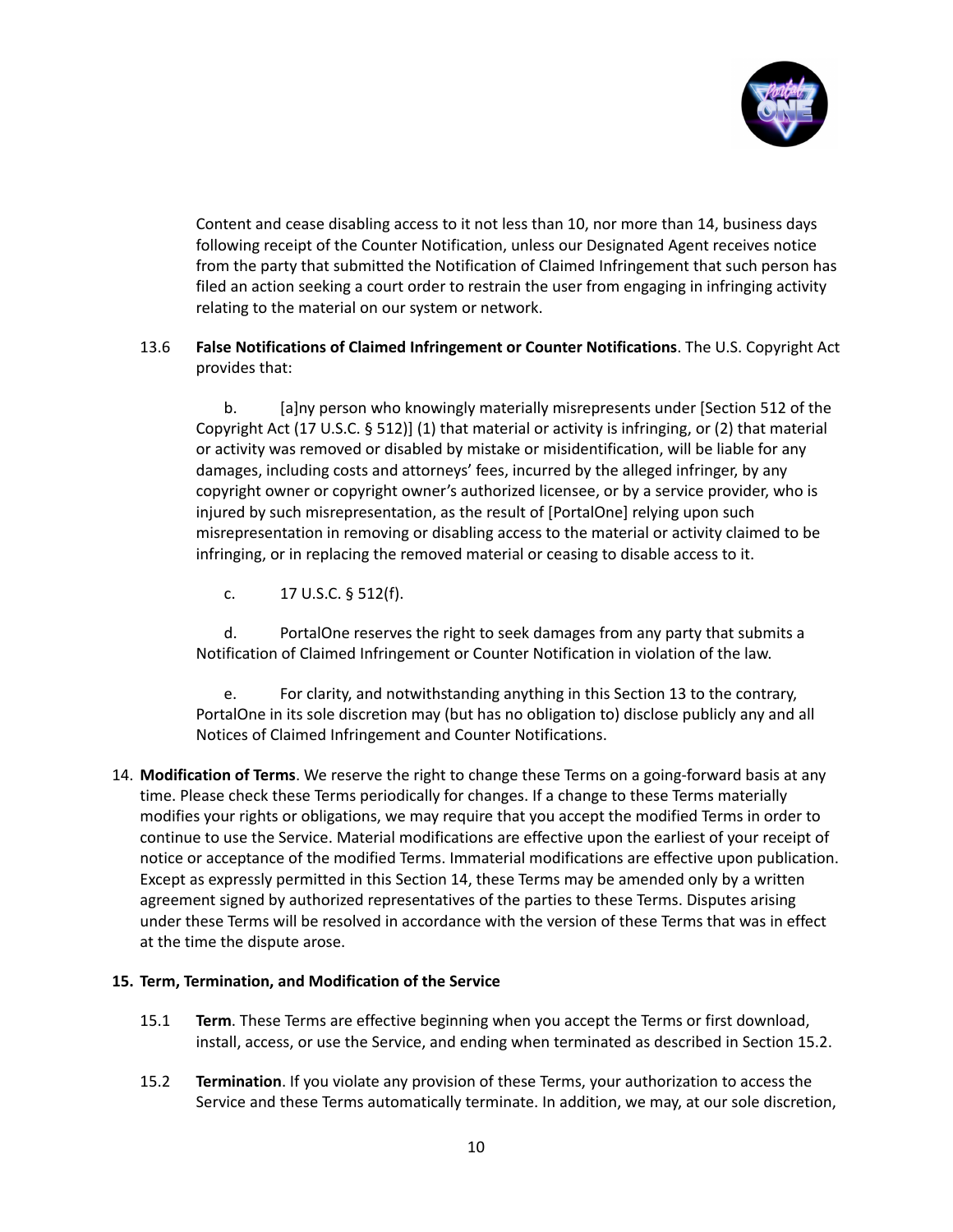

terminate these Terms or your account on the Service, or suspend or terminate your access to the Service, at any time for any reason or no reason, with or without notice. You may terminate your account and these Terms at any time by contacting us at [hello@portalone.com.](mailto:hello@portalone.com)

- **15.3 Effect of Termination**. Upon termination of these Terms: (a) your license rights will terminate and you must immediately cease all use of the Service; (b) you will no longer be authorized to access your account or the Service; and (c) all payment obligations accrued prior to termination and Sections 5, 6, 7.3, 8, 15.3, and 16 through 20 will survive.
- **15.4 Modification of the Service**. We are a young company and the Service is new and subject to rapid changes. We reserve the right to modify or discontinue all or any portion of the Service at any time (including by limiting or discontinuing certain features of the Service), whether temporarily or permanently, without notice to you. Subject to applicable law, we will have no liability for any change to the Service or any suspension or termination of your access to or use of the Service.
- **16. Indemnity**. To the fullest extent permitted by law, you are responsible for your use of the Service, and you will defend, indemnify, and hold harmless PortalOne, its affiliates and their respective shareholders, directors, managers, members, officers, employees, consultants, and agents (together, the "**PortalOne Entities**") from and against every claim brought by a third party, and any related liability, damage, loss, and expense, including attorneys' fees and costs, arising out of or connected with: (a) your unauthorized use of, or misuse of, the Service; (b) your violation of any portion of these Terms, any representation, warranty, or agreement referenced in these Terms, or any applicable law or regulation; (c) your violation of any third-party right, including any intellectual property right or publicity, confidentiality, other property, or privacy right; or (d) any dispute or issue between you and any third party. We reserve the right to assume the exclusive defense, at our expense, and control of any matter otherwise subject to indemnification by you (without limiting your indemnification obligations with respect to that matter), and in that case, you agree to cooperate with our defense of those claims.

# 17. **Disclaimers; No Warranties**

17.1 THE SERVICE AND ALL MATERIALS AND CONTENT AVAILABLE THROUGH THE SERVICE ARE PROVIDED "AS IS" AND ON AN "AS AVAILABLE" BASIS. PORTALONE DISCLAIMS ALL WARRANTIES OF ANY KIND, WHETHER EXPRESS OR IMPLIED, RELATING TO THE SERVICE AND ALL MATERIALS AND CONTENT AVAILABLE THROUGH THE SERVICE, INCLUDING: (A) ANY IMPLIED WARRANTY OF MERCHANTABILITY, FITNESS FOR A PARTICULAR PURPOSE, TITLE, QUIET ENJOYMENT, OR NON-INFRINGEMENT; AND (B) ANY WARRANTY ARISING OUT OF COURSE OF DEALING, USAGE, OR TRADE. PORTALONE DOES NOT WARRANT THAT THE SERVICE OR ANY PORTION OF THE SERVICE, OR ANY MATERIALS OR CONTENT OFFERED THROUGH THE SERVICE, WILL BE UNINTERRUPTED, SECURE, OR FREE OF ERRORS, VIRUSES,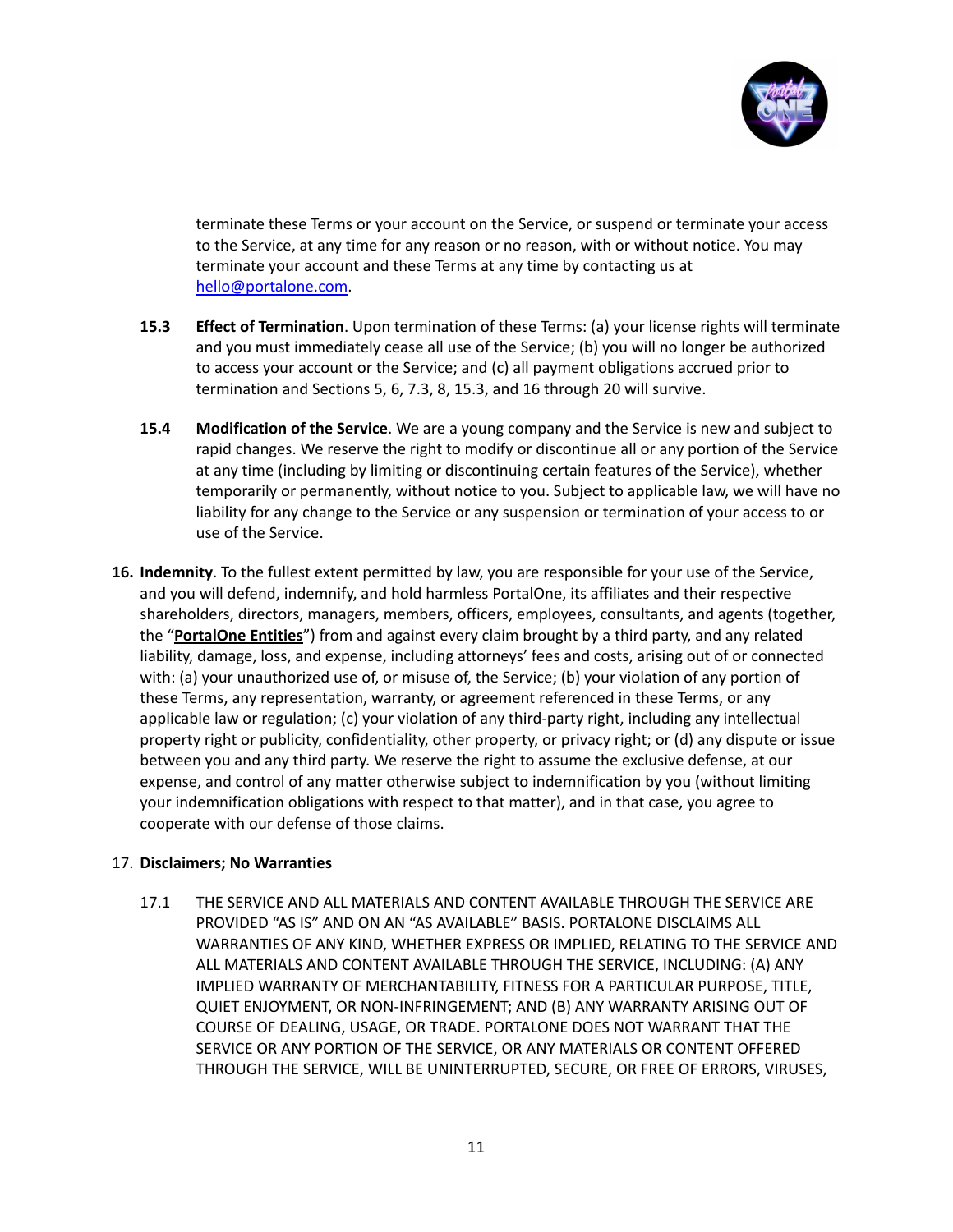

OR OTHER HARMFUL COMPONENTS, AND PORTALONE DOES NOT WARRANT THAT ANY OF THOSE ISSUES WILL BE CORRECTED.

- **17.2** NO ADVICE OR INFORMATION, WHETHER ORAL OR WRITTEN, OBTAINED BY YOU FROM THE SERVICE OR PORTALONE ENTITIES OR ANY MATERIALS OR CONTENT AVAILABLE THROUGH THE SERVICE WILL CREATE ANY WARRANTY REGARDING ANY OF THE PORTALONE ENTITIES OR THE SERVICE THAT IS NOT EXPRESSLY STATED IN THESE TERMS. WE ARE NOT RESPONSIBLE FOR ANY DAMAGE THAT MAY RESULT FROM THE SERVICE AND YOUR DEALING WITH ANY OTHER USER OF THE SERVICE. YOU UNDERSTAND AND AGREE THAT YOU USE ANY PORTION OF THE SERVICE AT YOUR OWN DISCRETION AND RISK, AND THAT WE ARE NOT RESPONSIBLE FOR ANY DAMAGE TO YOUR PROPERTY (INCLUDING YOUR COMPUTER SYSTEM OR MOBILE DEVICE USED IN CONNECTION WITH THE SERVICE) OR ANY LOSS OF DATA, INCLUDING USER CONTENT. ADDITIONALLY, YOU ARE SOLELY RESPONSIBLE FOR USING THE SERVICE (INCLUDING PLAYING ANY GAMES AND PARTICIPATING IN ANY CONTESTS) IN A SAFE AND RESPONSIBLE MANNER, AND WE ARE NOT RESPONSIBLE FOR ANY INJURIES THAT OCCUR WHILE YOU ARE USING THE SERVICE.
- 17.3 THE LIMITATIONS, EXCLUSIONS, AND DISCLAIMERS IN THIS SECTION 17 APPLY TO THE FULLEST EXTENT PERMITTED BY LAW. We do not disclaim any warranty or other right that we are prohibited from disclaiming under applicable law.

# 18. **Limitation of Liability**

- 18.1 TO THE FULLEST EXTENT PERMITTED BY LAW, IN NO EVENT WILL THE PORTALONE ENTITIES BE LIABLE TO YOU FOR ANY INDIRECT, INCIDENTAL, SPECIAL, CONSEQUENTIAL OR PUNITIVE DAMAGES (INCLUDING DAMAGES FOR LOSS OF PROFITS, GOODWILL, OR ANY OTHER INTANGIBLE LOSS) ARISING OUT OF OR RELATING TO YOUR ACCESS TO OR USE OF, OR YOUR INABILITY TO ACCESS OR USE, THE SERVICE OR ANY MATERIALS OR CONTENT ON THE SERVICE, WHETHER BASED ON WARRANTY, CONTRACT, TORT (INCLUDING NEGLIGENCE), STATUTE, OR ANY OTHER LEGAL THEORY, AND WHETHER OR NOT ANY PORTALONE ENTITY HAS BEEN INFORMED OF THE POSSIBILITY OF DAMAGE.
- 18.2 EXCEPT AS PROVIDED IN SECTION 19.6 AND TO THE FULLEST EXTENT PERMITTED BY LAW, THE AGGREGATE LIABILITY OF THE PORTALONE ENTITIES TO YOU FOR ALL CLAIMS ARISING OUT OF OR RELATING TO THE USE OF OR ANY INABILITY TO USE ANY PORTION OF THE SERVICE OR OTHERWISE UNDER THESE TERMS, WHETHER IN CONTRACT, TORT, OR OTHERWISE, IS LIMITED TO THE GREATER OF: (A) THE AMOUNT YOU HAVE PAID TO PORTALONE FOR ACCESS TO AND USE OF THE SERVICE IN THE 12 MONTHS PRIOR TO THE EVENT OR CIRCUMSTANCE GIVING RISE TO THE CLAIM; AND (B) US\$100.
- 18.3 EACH PROVISION OF THESE TERMS THAT PROVIDES FOR A LIMITATION OF LIABILITY, DISCLAIMER OF WARRANTIES, OR EXCLUSION OF DAMAGES IS INTENDED TO AND DOES ALLOCATE THE RISKS BETWEEN THE PARTIES UNDER THESE TERMS. THIS ALLOCATION IS AN ESSENTIAL ELEMENT OF THE BASIS OF THE BARGAIN BETWEEN THE PARTIES. EACH OF THESE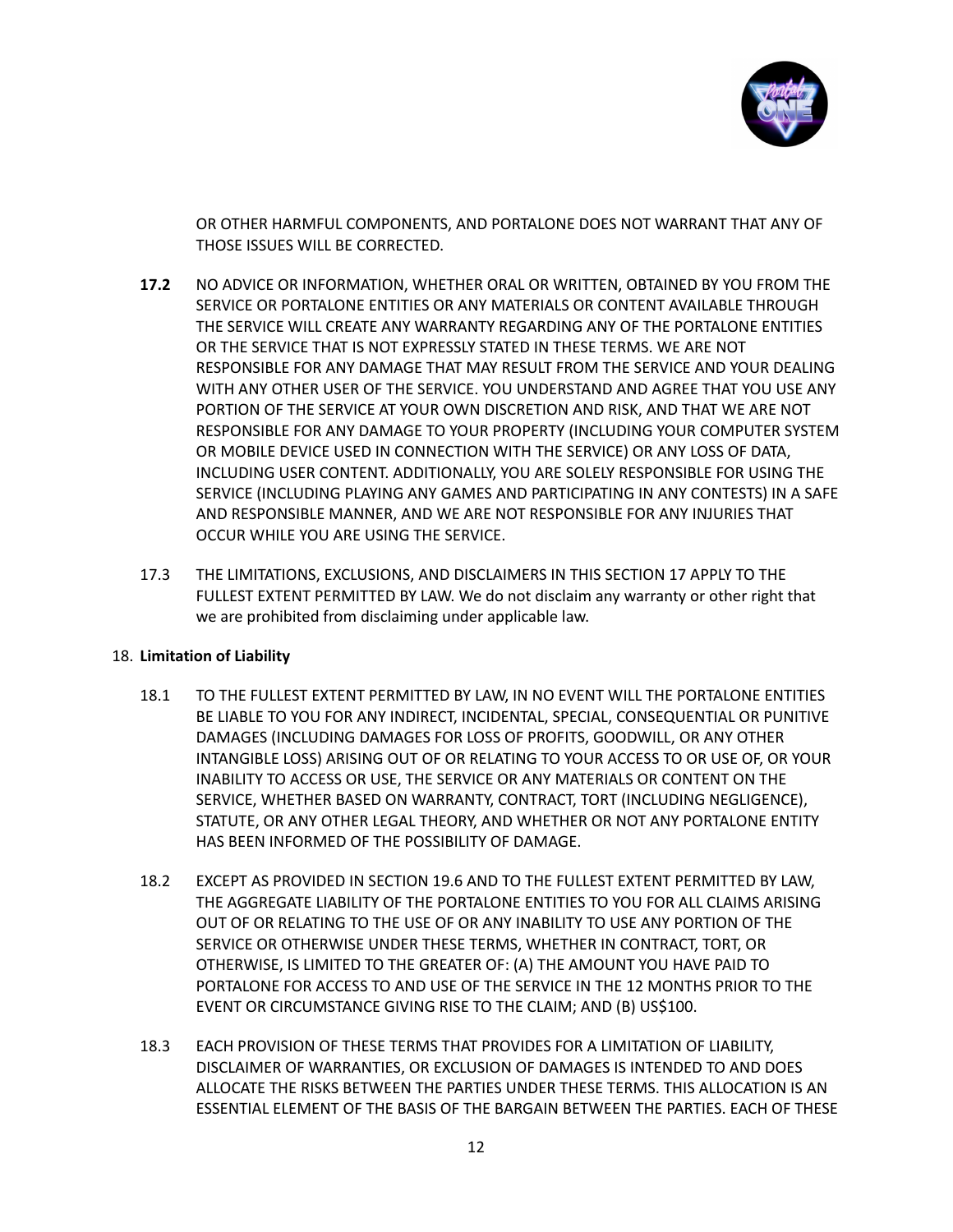

PROVISIONS IS SEVERABLE AND INDEPENDENT OF ALL OTHER PROVISIONS OF THESE TERMS. THE LIMITATIONS IN THIS SECTION 18 WILL APPLY EVEN IF ANY LIMITED REMEDY FAILS OF ITS ESSENTIAL PURPOSE.

## 19. **Dispute Resolution and Arbitration**

- 19.1 **Generally**. In the interest of resolving disputes between you and PortalOne in the most expedient and cost effective manner, and except as described in Section 19.2 and 19.3, you and PortalOne agree that every dispute arising in connection with these Terms will be resolved by binding arbitration. Arbitration is less formal than a lawsuit in court. Arbitration uses a neutral arbitrator instead of a judge or jury, may allow for more limited discovery than in court, and can be subject to very limited review by courts. Arbitrators can award the same damages and relief that a court can award. This agreement to arbitrate disputes includes all claims arising out of or relating to any aspect of these Terms, whether based in contract, tort, statute, fraud, misrepresentation, or any other legal theory, and regardless of whether a claim arises during or after the termination of these Terms. YOU UNDERSTAND AND AGREE THAT, BY ENTERING INTO THESE TERMS, YOU AND PORTALONE ARE EACH WAIVING THE RIGHT TO A TRIAL BY JURY OR TO PARTICIPATE IN A CLASS ACTION.
- 19.2 **Exceptions**. Despite the provisions of Section 19.1, nothing in these Terms will be deemed to waive, preclude, or otherwise limit the right of either party to: (a) bring an individual action in small claims court; (b) pursue an enforcement action through the applicable federal, state, or local agency if that action is available; (c) seek injunctive relief in a court of law in aid of arbitration; or (d) to file suit in a court of law to address an intellectual property infringement claim.
- 19.3 **Opt-Out**. If you do not wish to resolve disputes by binding arbitration, you may opt out of the provisions of this Section 19 within 30 days after the date that you agree to these Terms by sending a letter to PortalOne AS, Attention: Legal Department – Arbitration Opt-Out, Tordenskiolds gate 2, 0160 Oslo, Norway that specifies: your full legal name, the email address associated with your account on the Service, and a statement that you wish to opt out of arbitration ("**Opt-Out Notice**"). Once we receive your Opt-Out Notice, this Section 19 will be void and any action arising out of these Terms will be resolved as set forth in Section 20.2. The remaining provisions of these Terms will not be affected by your Opt-Out Notice.
- 19.4 **Arbitrator**. Any arbitration between you and PortalOne will be settled under the Federal Arbitration Act and administered by the American Arbitration Association ("**AAA**") under its Consumer Arbitration Rules (collectively, "**AAA Rules**") as modified by these Terms. The AAA Rules and filing forms are available online at www.adr.org, by calling the AAA at +1-800-778-7879, or by contacting us. The arbitrator has exclusive authority to resolve any dispute relating to the interpretation, applicability, or enforceability of this binding arbitration agreement.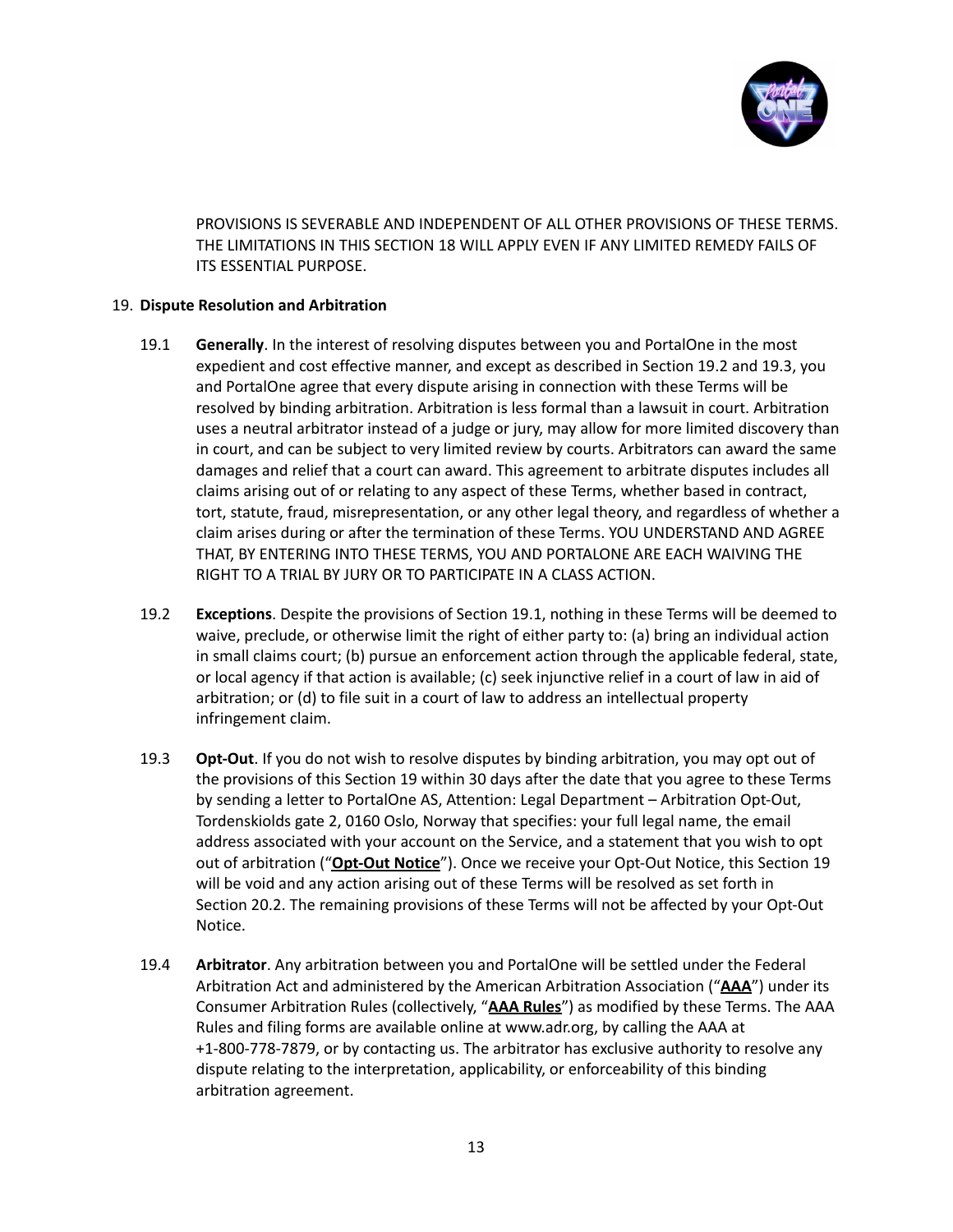

- 19.5 **Notice of Arbitration; Process**. A party who intends to seek arbitration must first send a written notice of the dispute to the other party by certified U.S. Mail or by Federal Express (signature required) or, only if that other party has not provided a current physical address, then by electronic mail ("**Notice of Arbitration**"). Our address for notice is: PortalOne AS, Tordenskiolds gate 2, 0160 Oslo, Norway. The Notice of Arbitration must: (a) describe the nature and basis of the claim or dispute; and (b) set forth the specific relief sought ("**Demand**"). The parties will make good faith efforts to resolve the claim directly, but if the parties do not reach an agreement to do so within 30 days after the Notice of Arbitration is received, you or PortalOne may commence an arbitration proceeding. All arbitration proceedings between the parties will be confidential unless otherwise agreed by the parties in writing. During the arbitration, the amount of any settlement offer made by you or PortalOne must not be disclosed to the arbitrator until after the arbitrator makes a final decision and award, if any. If the arbitrator awards you an amount higher than the last written settlement amount offered by us in settlement of the dispute prior to the award, we will pay to you the higher of: (a) the amount awarded by the arbitrator and (b) US\$10,000.
- 19.6 **Fees**. If you commence arbitration in accordance with these Terms, we will reimburse you for your payment of the filing fee, unless your claim is for more than US\$10,000, in which case the payment of any fees will be decided by the AAA Rules. Any arbitration hearing will take place at a location to be agreed upon in San Francisco County, California, but if the claim is for US\$10,000 or less, you may choose whether the arbitration will be conducted: (a) solely on the basis of documents submitted to the arbitrator; (b) through a non-appearance based telephone hearing; or (c) by an in-person hearing as established by the AAA Rules in the county (or parish) of your billing address. If the arbitrator finds that either the substance of your claim or the relief sought in the Demand is frivolous or brought for an improper purpose (as measured by the standards set forth in Federal Rule of Civil Procedure 11(b)), then the payment of all fees will be governed by the AAA Rules. In that case, you agree to reimburse us for all monies previously disbursed by it that are otherwise your obligation to pay under the AAA Rules. Regardless of the manner in which the arbitration is conducted, the arbitrator must issue a reasoned written decision sufficient to explain the essential findings and conclusions on which the decision and award, if any, are based. The arbitrator may make rulings and resolve disputes as to the payment and reimbursement of fees or expenses at any time during the proceeding and upon request from either party made within 14 days of the arbitrator's ruling on the merits.
- 19.7 **No Class Actions**. YOU AND PORTALONE AGREE THAT EACH MAY BRING CLAIMS AGAINST THE OTHER ONLY IN YOUR OR ITS INDIVIDUAL CAPACITY AND NOT AS A PLAINTIFF OR CLASS MEMBER IN ANY PURPORTED CLASS OR REPRESENTATIVE PROCEEDING. Further, unless both you and PortalOne agree otherwise, the arbitrator may not consolidate more than one person's claims, and may not otherwise preside over any form of a representative or class proceeding.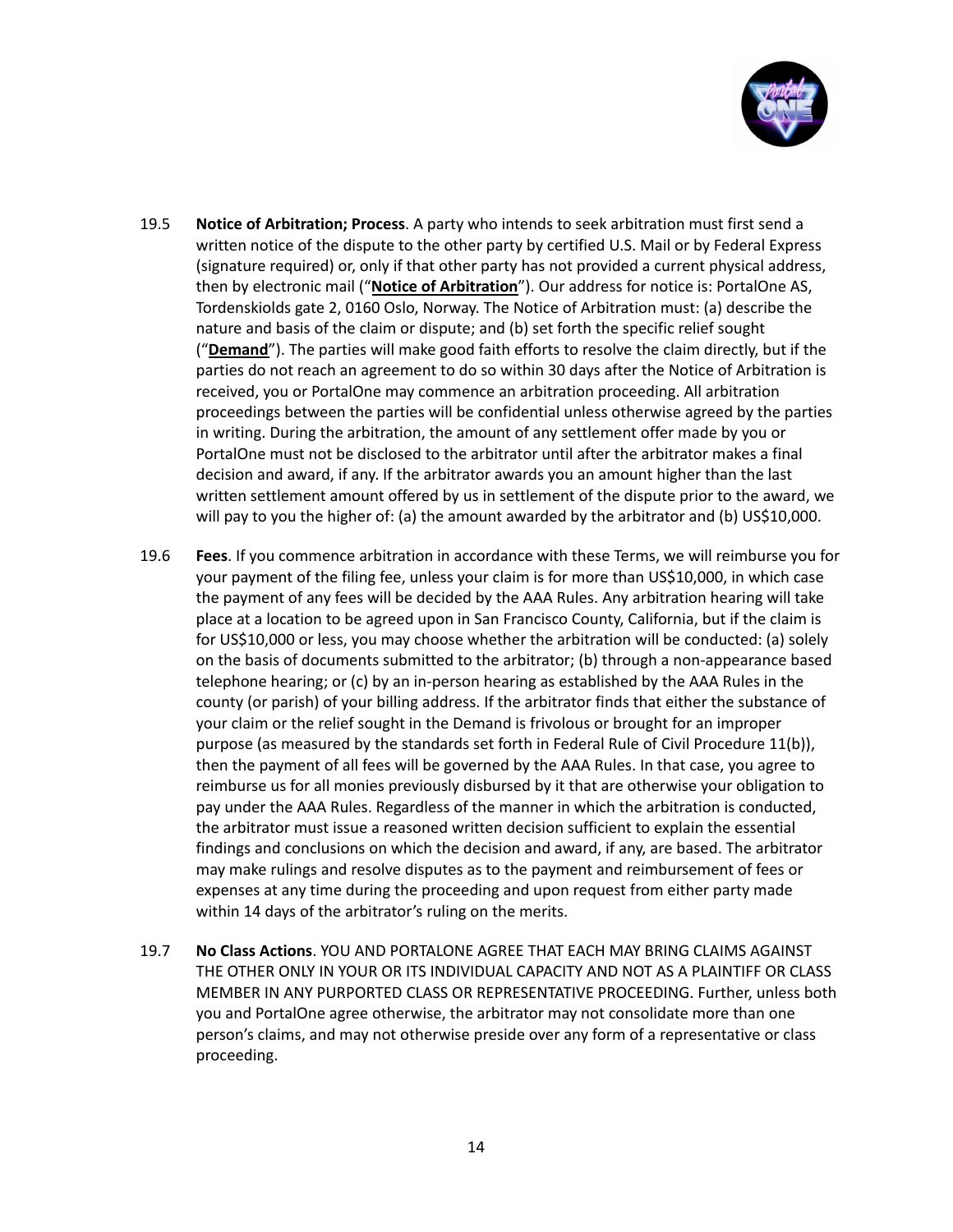

- 19.8 **Modifications to this Arbitration Provision**. If we make any future change to this arbitration provision, other than a change to our address for Notice of Arbitration, you may reject the change by sending us written notice within 30 days of the change to our address for Notice of Arbitration, in which case your account with us will be immediately terminated and this arbitration provision, as in effect immediately prior to the changes you rejected, will survive.
- 19.9 **Enforceability**. If Section 19.7 or the entirety of this Section 19 is found to be unenforceable, or if we receive an Opt-Out Notice from you, then the entirety of this Section 19 will be null and void and, in that case, the exclusive jurisdiction and venue described in Section 20.2 will govern any action arising out of or related to these Terms.

## 20. **Miscellaneous**

- 20.1 **General Terms**. These Terms, including the Privacy Policy and Contest Rules and any other agreements expressly incorporated by reference into these Terms, are the entire and exclusive understanding and agreement between you and PortalOne regarding your use of the Service. You may not assign or transfer these Terms or your rights under these Terms, in whole or in part, by operation of law or otherwise, without our prior written consent. We may assign these Terms at any time without notice or consent. The failure to require performance of any provision will not affect our right to require performance at any other time after that, nor will a waiver by us of any breach or default of these Terms, or any provision of these Terms, be a waiver of any subsequent breach or default or a waiver of the provision itself. Use of Section headers in these Terms is for convenience only and will not have any impact on the interpretation of any provision. Throughout these Terms the use of the word "including" means "including but not limited to." If any part of these Terms is held to be invalid or unenforceable, the unenforceable part will be given effect to the greatest extent possible, and the remaining parts will remain in full force and effect.
- 20.2 **Governing Law**. These Terms are governed by the laws of the State of California without regard to conflict of law principles. You and PortalOne submit to the personal and exclusive jurisdiction of the state courts and federal courts located within San Francisco County, California for resolution of any lawsuit or court proceeding permitted under these Terms. We operate the Service from our offices in Norway, and we make no representation that the Service and any Materials included in the Service are appropriate or available for use in other locations.
- 20.3 **Privacy Policy**. Please read the PortalOne [Privacy](#page-17-0) Policy (the "**Privacy Policy**") carefully for information relating to our collection, use, storage, and disclosure of your personal information. The PortalOne Privacy Policy is incorporated by this reference into, and made a part of, these Terms.
- 20.4 **Additional Terms**. Your use of the Service is subject to all additional terms, policies, rules, or guidelines applicable to the Service or certain features of the Service that we may post on or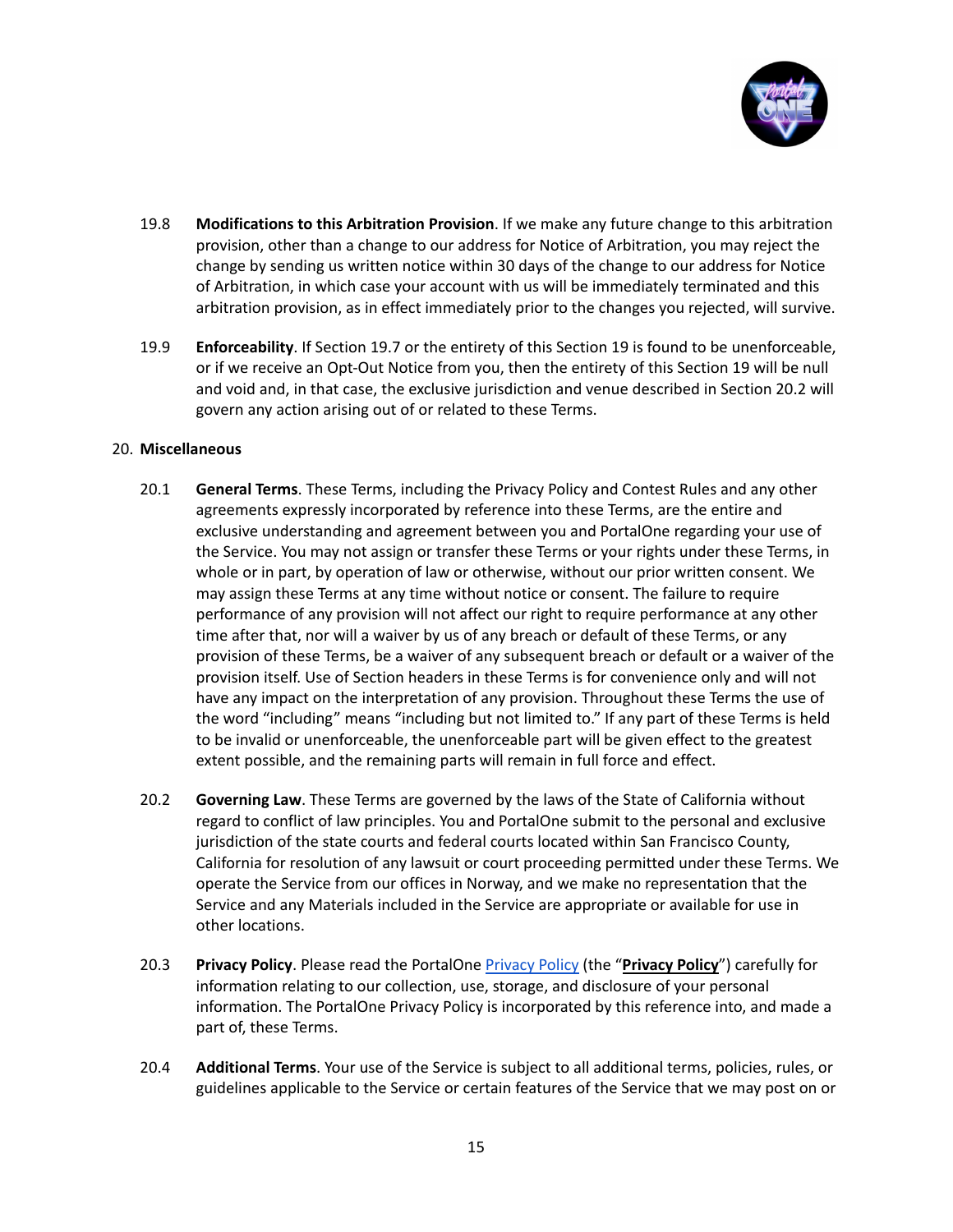

link to from the Service (the "**Additional Terms**"). All Additional Terms are incorporated by this reference into, and made a part of, these Terms.

- **20.5 Consent to Electronic Communications**. By using the Service, you consent to receiving certain electronic communications from us as further described in our Privacy Policy. Please read our Privacy Policy to learn more about our electronic communications practices. You agree that any notices, agreements, disclosures, or other communications that we send to you electronically will satisfy any legal communication requirements, including that those communications be in writing.
- 20.6 **Contact Information**. The Service is offered by PortalOne AS, located at Tordenskiolds gate 2, 0160 Oslo, Norway. You may contact us by sending correspondence to that address or by emailing us at [hello@portalone.com](mailto:hello@portalone.com).
- 20.7 **Notice to California Residents**. If you are a California resident, under California Civil Code Section 1789.3, you may contact the Complaint Assistance Unit of the Division of Consumer Services of the California Department of Consumer Affairs in writing at 1625 N. Market Blvd., Suite S-202, Sacramento, California 95834, or by telephone at +1-800-952-5210 in order to resolve a complaint regarding the Service or to receive further information regarding use of the Service.
- 20.8 **No Support**. We are under no obligation to provide support for the Service. In instances where we may offer support, the support will be subject to published policies.
- 21. **Notice Regarding Apple**. This Section 21 only applies to the extent you are using the App on an iOS device. You acknowledge that these Terms are between you and PortalOne only, not with Apple Inc. ("**Apple**"), and Apple is not responsible for the Service or the content of it. Apple has no obligation to furnish any maintenance and support services with respect to the Service. If the Service fails to conform to any applicable warranty, you may notify Apple, and Apple will refund any applicable purchase price for the App to you. To the maximum extent permitted by applicable law, Apple has no other warranty obligation with respect to the Service. Apple is not responsible for addressing any claims by you or any third party relating to the Service or your possession and/or use of the Service, including: (1) product liability claims; (2) any claim that the Service fails to conform to any applicable legal or regulatory requirement; or (3) claims arising under consumer protection or similar legislation. Apple is not responsible for the investigation, defense, settlement, and discharge of any third-party claim that the Service and/or your possession and use of the Service infringe a third party's intellectual property rights. You agree to comply with any applicable third-party terms when using the Service. Apple and Apple's subsidiaries are third-party beneficiaries of these Terms, and upon your acceptance of these Terms, Apple will have the right (and will be deemed to have accepted the right) to enforce these Terms against you as a third-party beneficiary of these Terms. You hereby represent and warrant that: (a) you are not located in a country that is subject to a U.S. Government embargo or that has been designated by the U.S. Government as a "terrorist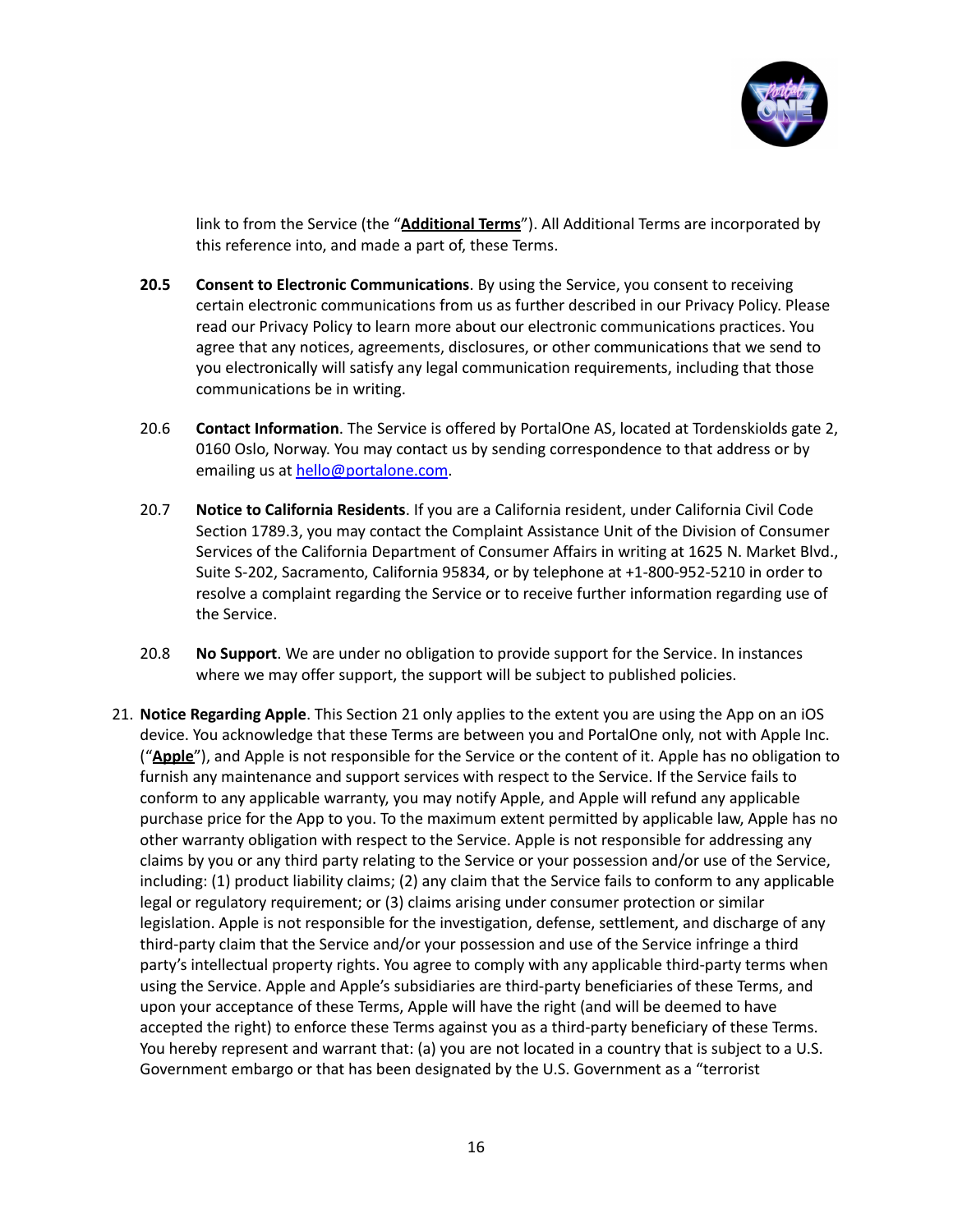

supporting" country; and (b) you are not listed on any U.S. Government list of prohibited or restricted parties.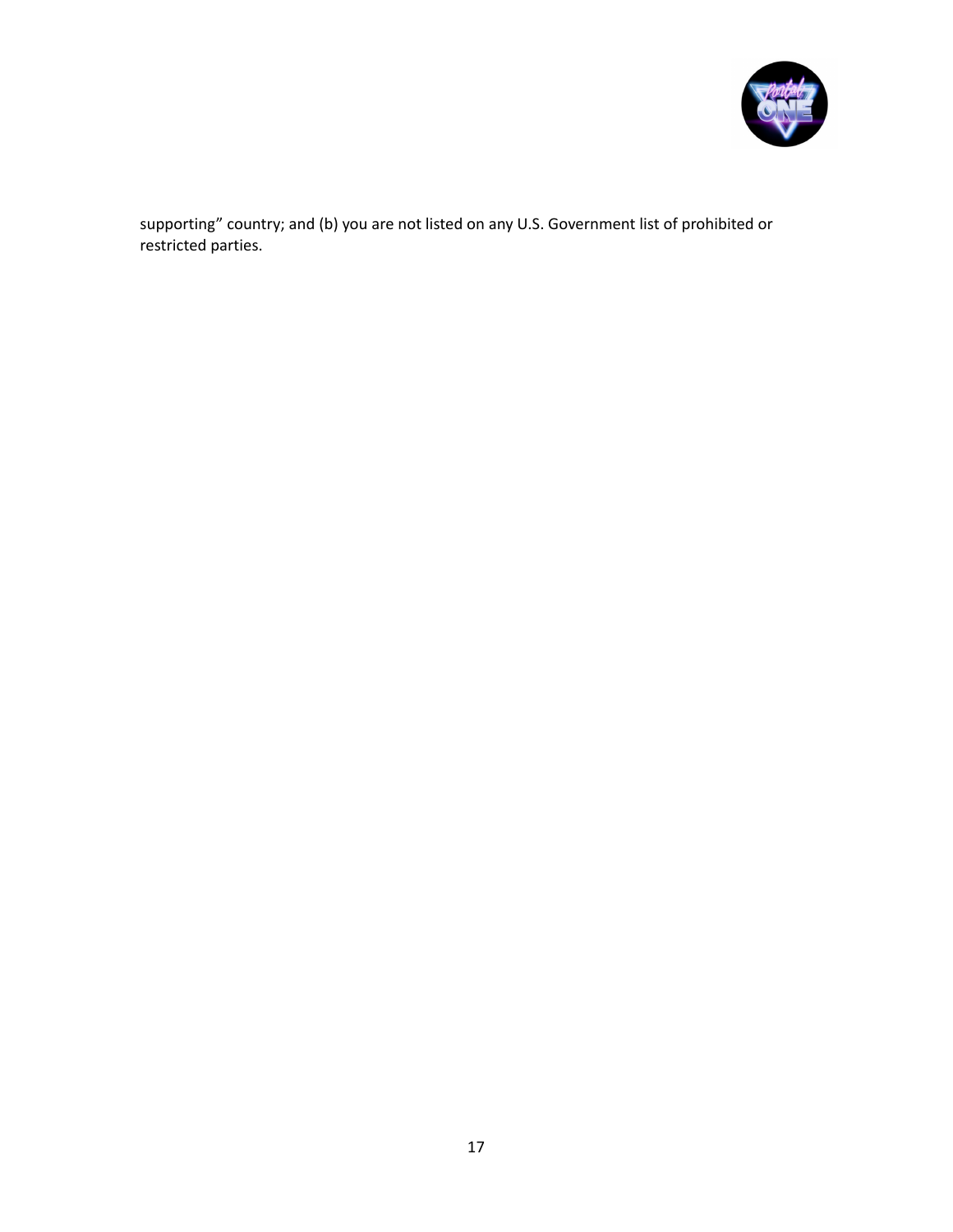

# **Privacy Policy**

<span id="page-17-0"></span>PortalOne Arcade ("**PortalOne**," "**we**," "**our**," and/or "**us**") values the privacy of individuals who use our Service (as defined in our Terms of Service). This privacy policy (the "**Privacy Policy**") explains how we collect, use, and share information from users of the Service ("**Users**") or their devices. By using or accessing the Service, you agree to the collection, use, disclosure, sharing, and procedures this Privacy Policy describes. Beyond the Privacy Policy, your use of the Service is also subject to our Terms of Service.

## **Information We Collect**

We collect a variety of information from or about you or your devices from various sources, as described below.

## **A. Information You Provide to Us**

**Registration and Account Information.** When you register for the Service, we ask for your name, age, username, email, and password. If you sign up using a social media account, we may also receive information from that social media service.

**Payment Information.** If you win a prize, we will ask you to provide your financial account information to a third-party service provider that handles payments for us, so that the provider can transfer the payment to you.

**Communications.** When you communicate with us, we may receive additional information about you. For example, when you communicate with our Customer Support Team, we will receive information such as your name, email address, the contents of a message or attachments that you may send to us, and other information you choose to provide.

**Careers.** If you decide to apply for a job with us, you may submit your contact information and your resume to us via email. We will collect the personal information you choose to provide us as part of your job application, such as your contact information, education, and employment experience.

#### **B. Information We Collect When You Use the Service**

**Device Information.** We receive information about the device you use to access the Service, including, internet protocol ("**IP**") address, web browser type, operating system version, and information about your device.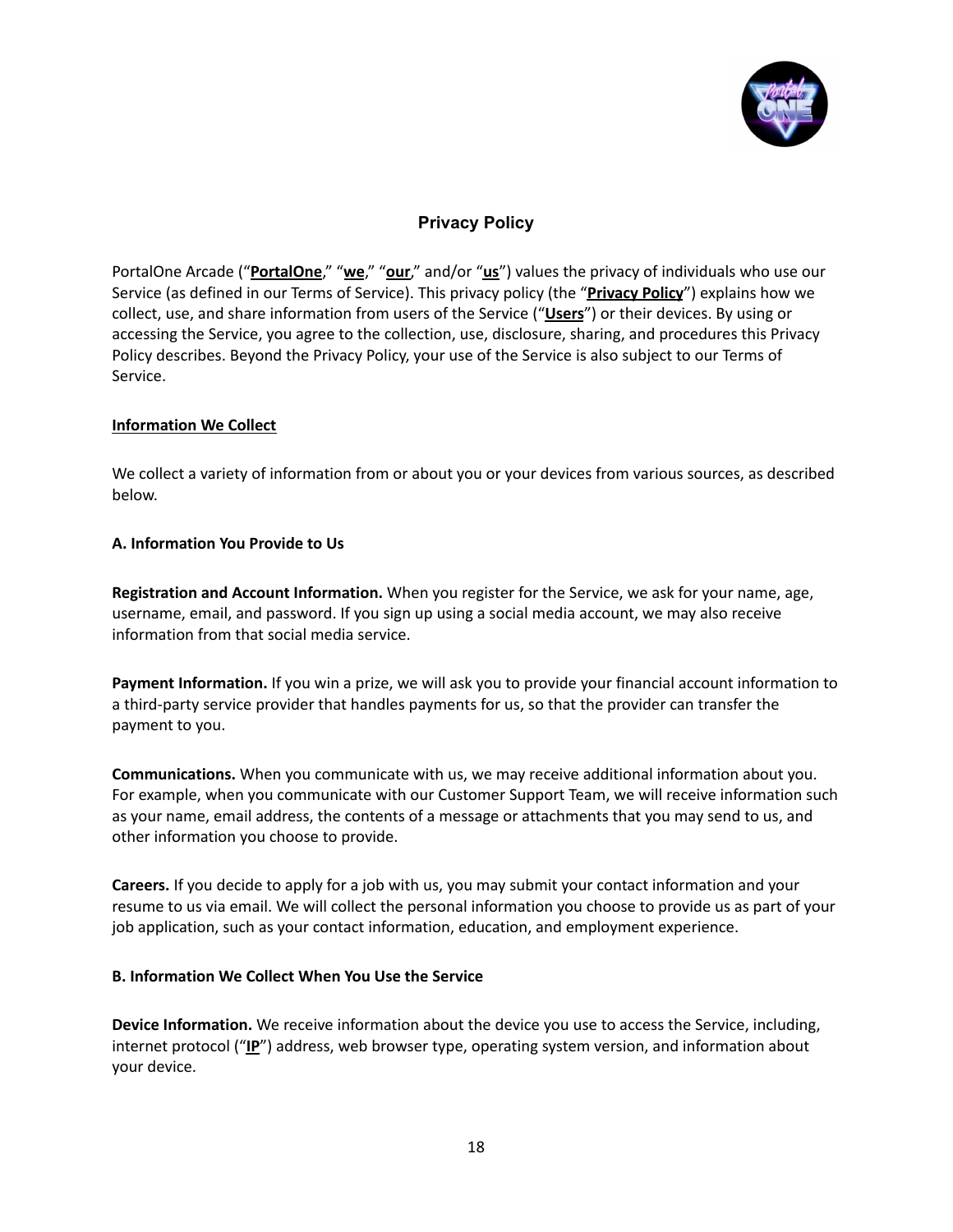

**Usage Information.** To help us understand how you use the Service and to help us improve them, when you use the Service, we automatically receive information about your interactions with the Service, including information about your use of the App, such as time spent using the App and how you interact with elements of the App, content you post, and information about your gameplay, such as acquired tokens, game level, scores and prizes.

**Location Information.** When you use the Service, we infer the general physical location of your device and the geographic regions our Users come from. For example, your IP address may indicate your general geographic region.

**Information from Cookies and Similar Technologies.** We and third-party partners collect information using cookies, pixel tags, or similar technologies. Our third-party partners, such as analytics partners, may use these technologies to collect information about your online activities over time and across different services. Cookies are small text files containing a string of alphanumeric characters. We may use both session cookies and persistent cookies. A session cookie disappears after you close your browser. A persistent cookie remains after you close your browser and may be used by your browser on subsequent visits to the Service.

Please review your web browser's "Help" file to learn the proper way to modify your cookie settings. Please note that if you delete or choose not to accept cookies from the Service, you may not be able to utilize the features of the Service to their fullest potential.

#### **How We Use the Information We Collect**

We use the information we collect:

- To provide, maintain, improve, and enhance the Service;
- To communicate with you, provide you with updates and other information relating to the Service, provide information that you request, respond to comments and questions, and otherwise provide customer support;
- To understand and analyze how you use the Service and develop new products, services, and features;
- To facilitate transactions and payments;
- For marketing purposes, such as communicating updates about the Service that may be of interest to you;
- To de-identify and/or aggregate information collected through the Service for our business purposes;
- To find and prevent fraud, and respond to trust and safety issues that may arise;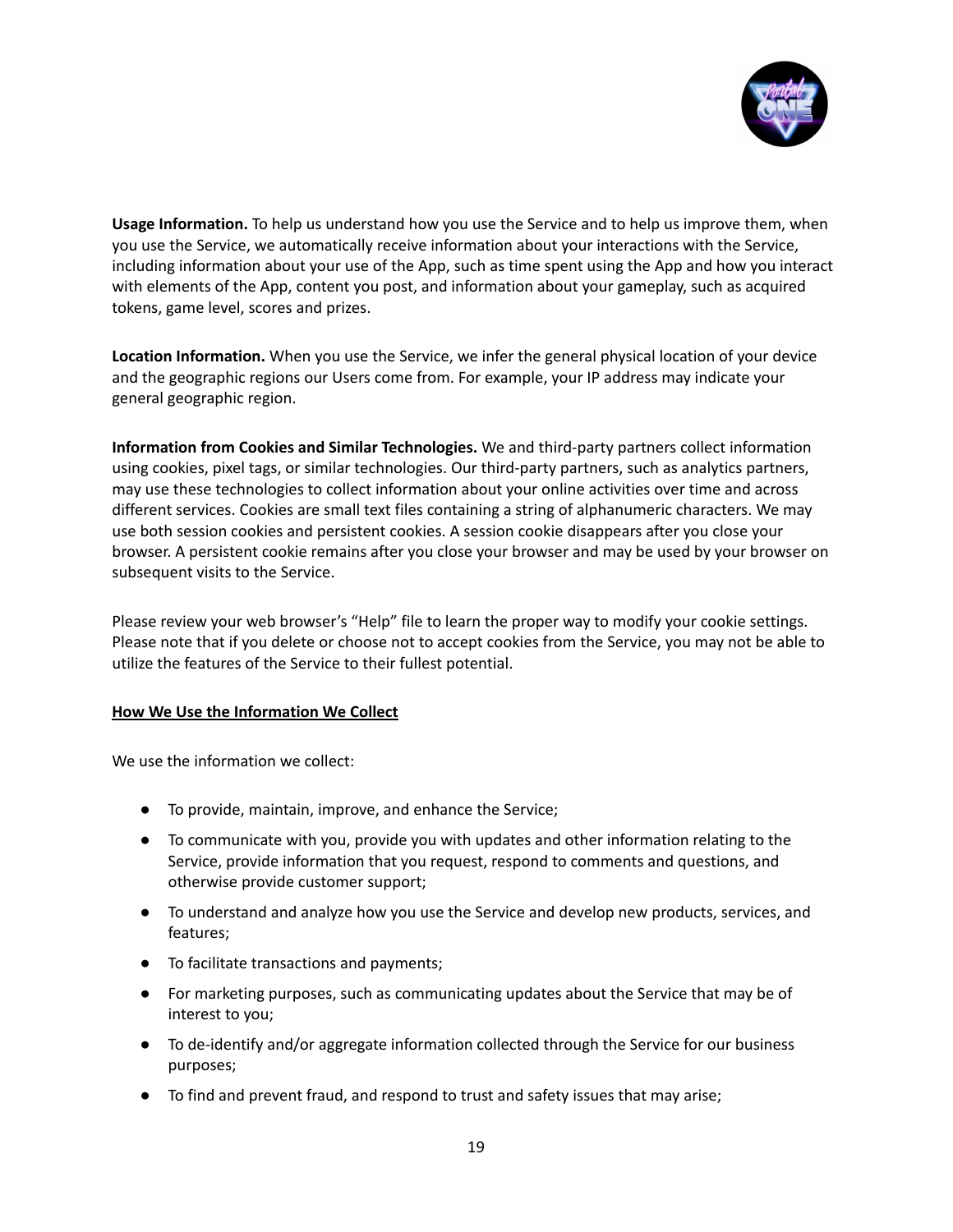

- For compliance purposes, including enforcing our Terms of Service or other legal rights, or as may be required by applicable laws and regulations or requested by any judicial process or governmental agency; and
- For other purposes for which we provide specific notice at the time the information is collected.

## **How We Share the Information We Collect**

We may share or otherwise disclose information we collect from or about you as described below or otherwise disclosed to you at the time of collection.

**Affiliates.** We may share any information we receive with our corporate affiliates for any of the purposes described in this Privacy Policy.

**Service Providers.** We may share any information we receive with contractors, service providers and other third parties retained in connection with the provision of the Service.

**User Profile and Content.** Users can interact with one another within the Service. Your profile, which includes your name, relevant scores, and regional location will always be viewable and searchable by other Users. Messages you enter into the live chat feature during the live show will be viewable to all other Users for the duration of the live show and may be viewable by other Users after the live show ends. When you send and accept friend requests, your friends will be able to more easily find you on the leaderboard or in live chats. We also post your information on the leaderboard when you earn a spot, and, if you win a prize, we will post or announce your name within the Service (including on our social media). We are not responsible for other Users' use of available information, so you should carefully consider whether and what to post or how you identify yourself on the Service.

**Prize Sponsors.** If you win a prize, with your consent we will share your contact information with our prize sponsors in order to facilitate their delivery of your prize. Their use of your information, including any marketing of their products or services to you, is governed by their privacy policies.

**Analytics Partners.** We use analytics services such as Google Analytics to collect and process certain analytics data. These services may also collect information about your use of other websites, apps, and online resources. You can learn about Google's practices by going to <https://www.google.com/policies/privacy/partners/> and opt-out of them by downloading the Google Analytics opt-out browser add-on, available at <https://tools.google.com/dlpage/gaoptout>.

**As Required by Law and Similar Disclosures.** We may access, preserve, and disclose information about you if we believe doing so is required or appropriate to: (a) comply with law enforcement requests and legal process, such as a court order or subpoena; (b) comply with requests from auditors, examiners, or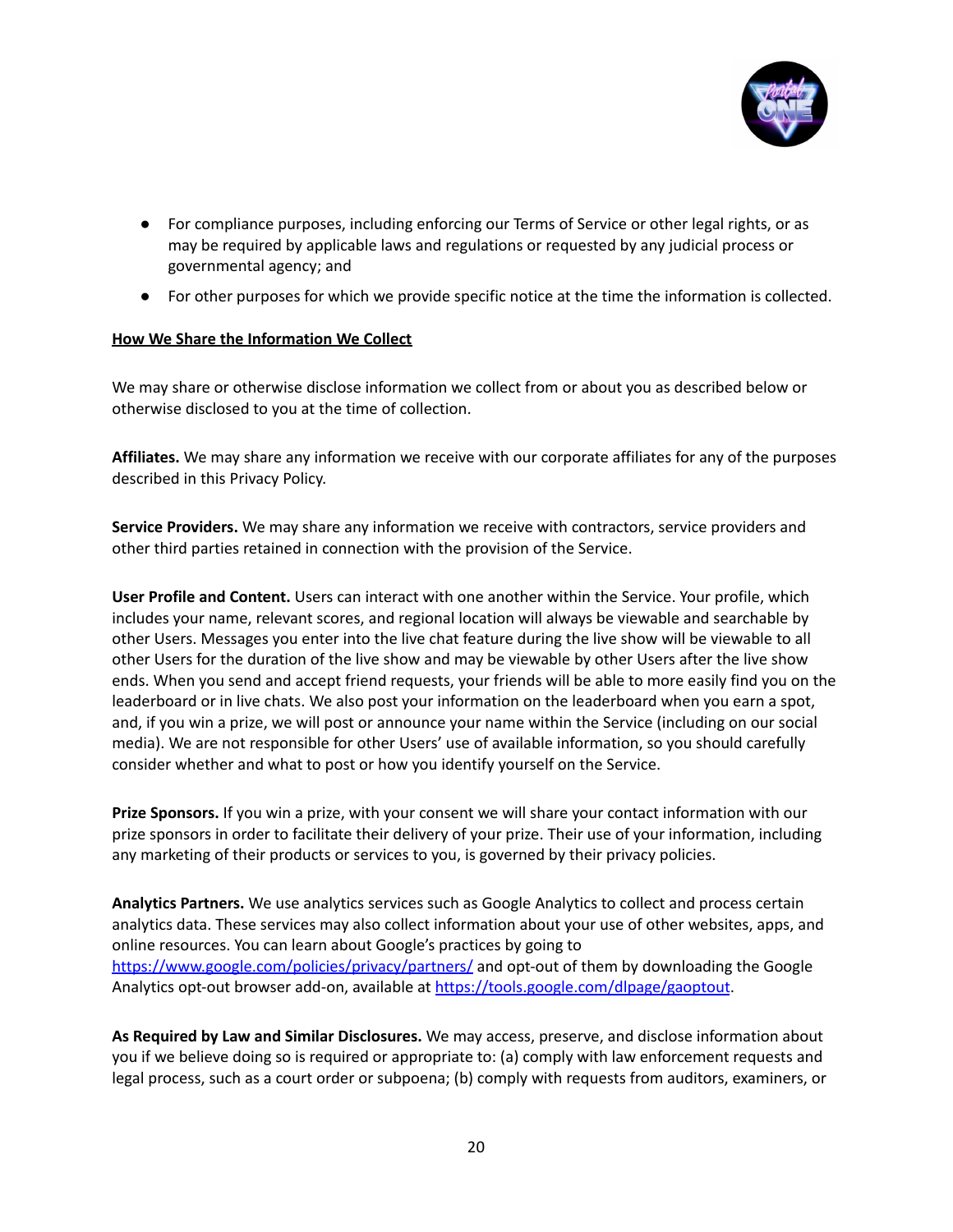

other regulators; (c) respond to your requests; or (d) protect your, our, or others' rights, property, or safety.

**Merger, Sale, or Other Asset Transfers.** We may disclose and transfer information about you to service providers, advisors, potential transactional partners, or other third parties in connection with the consideration, negotiation, or completion of a corporate transaction in which we are acquired by or merged with another company or we sell, liquidate, or transfer all or a portion of our business or assets.

**At Your Direction.** We may disclose information about you to fulfill the purpose for which you provide it.

**Consent.** We may also disclose information from or about you or your devices with your permission.

## **Your Choices**

**Marketing Communications.** You can unsubscribe from our promotional emails via the link provided in the emails. Even if you opt out of receiving promotional messages from us, you will continue to receive administrative messages from us.

#### **Third Parties**

The Service may contain links to other websites, products, or services that we do not own or operate. Please be aware that this Privacy Policy does not apply to your communications with third parties or your activities on any third-party services or any information you disclose to third parties. We are not responsible for the privacy practices or the content of third parties or third-party sites. If you have any questions about how third parties or third-party sites use information from or about you, you should contact them directly. We encourage you to read their privacy policies before providing any information to them.

#### **Security**

We make reasonable efforts to protect information from or about you by using technical and organizational safeguards designed to improve the security of the information we maintain. However, as the Service is hosted electronically, we can make no guarantees as to the security or privacy of your information.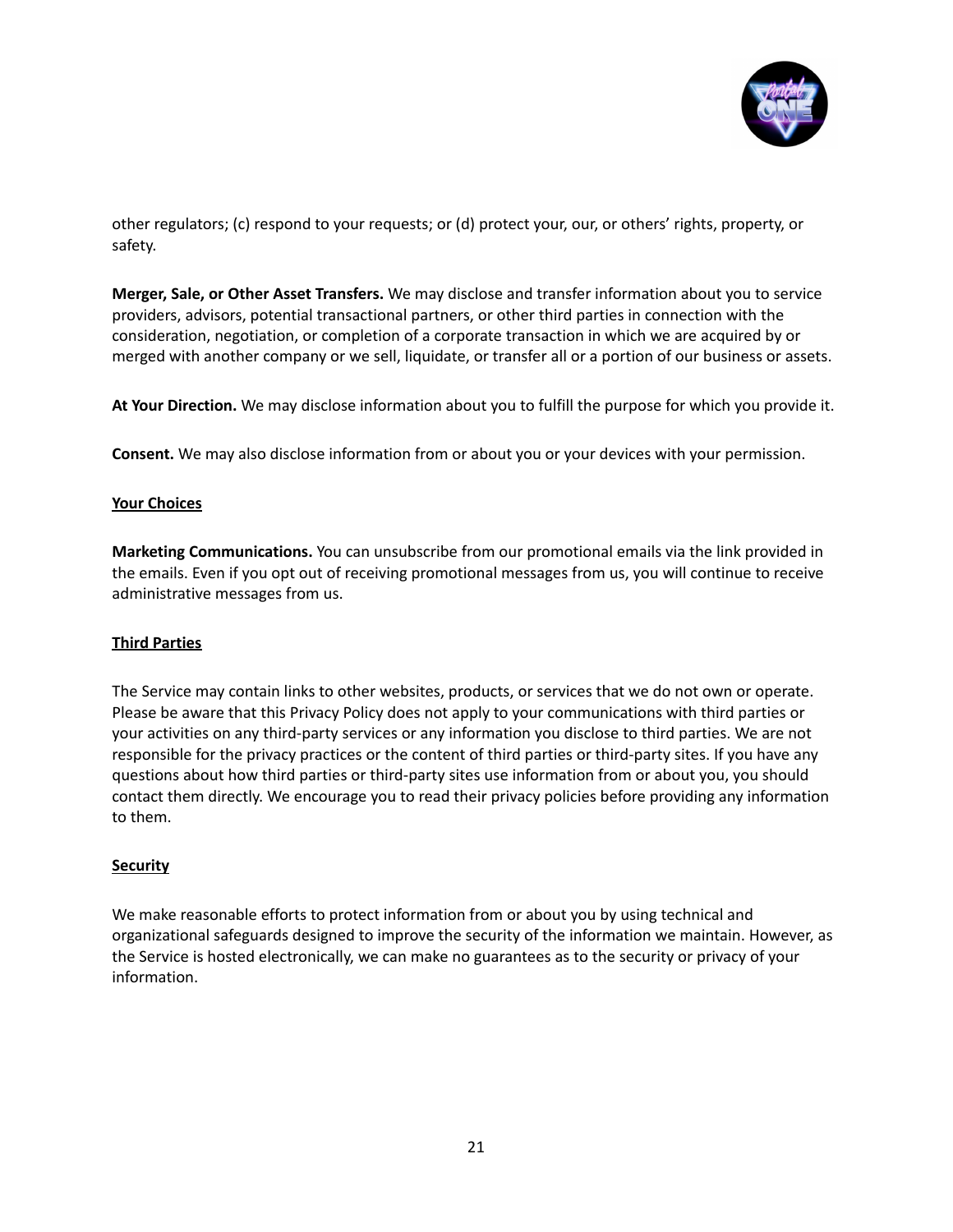

## **Children's Privacy**

We do not knowingly collect, maintain, or use personal information from children under 13 years of age, and no part of the Service is directed to children. If you learn that a child has provided us with personal information in violation of this Privacy Policy, then you may alert us at hello@portalone.com

If you are a California resident under the age of 18 and you wish to remove content that you publicly posted, you may submit a request by contacting us at hello@portalone.com. Removing the public content does not ensure complete or comprehensive removal of the content or information.

## **International Visitors**

The Service is hosted in the United States and intended for visitors located within the United States. If you choose to use the Service from the European Union or other regions of the world with laws governing data collection and use that may differ from U.S. law, then please note that you are transferring information from or about you or your devices outside of those regions to the United States for storage and processing. Also, we may transfer your data from the U.S. to other countries or regions in connection with storage and processing of data, fulfilling your requests, and operating the Service. By providing any information, including information from or about you or your devices, on or to the Service, you consent to such transfer, storage, and processing.

#### **Update Information**

You can update information you provided to the Service by logging in to your account on the Service.

#### **Changes to This Privacy Policy**

This Privacy Policy may be revised from time to time. We will post any adjustments to the Privacy Policy on this page, and the revised version will be effective as of the last updated date below. If we materially change the ways in which we use or share information from or about you or your devices previously collected from you through the Service, we will make reasonable efforts to notify you of the changes by sending a notice to the primary email address provided to us and/or by placing a notice on the Service.

#### **Contact Information**

If you have any questions, comments, or concerns about our processing activities, please email us at [hello@portalone.com](mailto:hello@portalone.com) or write to us at Tordenskiolds gate 2 0160 Oslo, Norway.

Last Updated: 08/09/21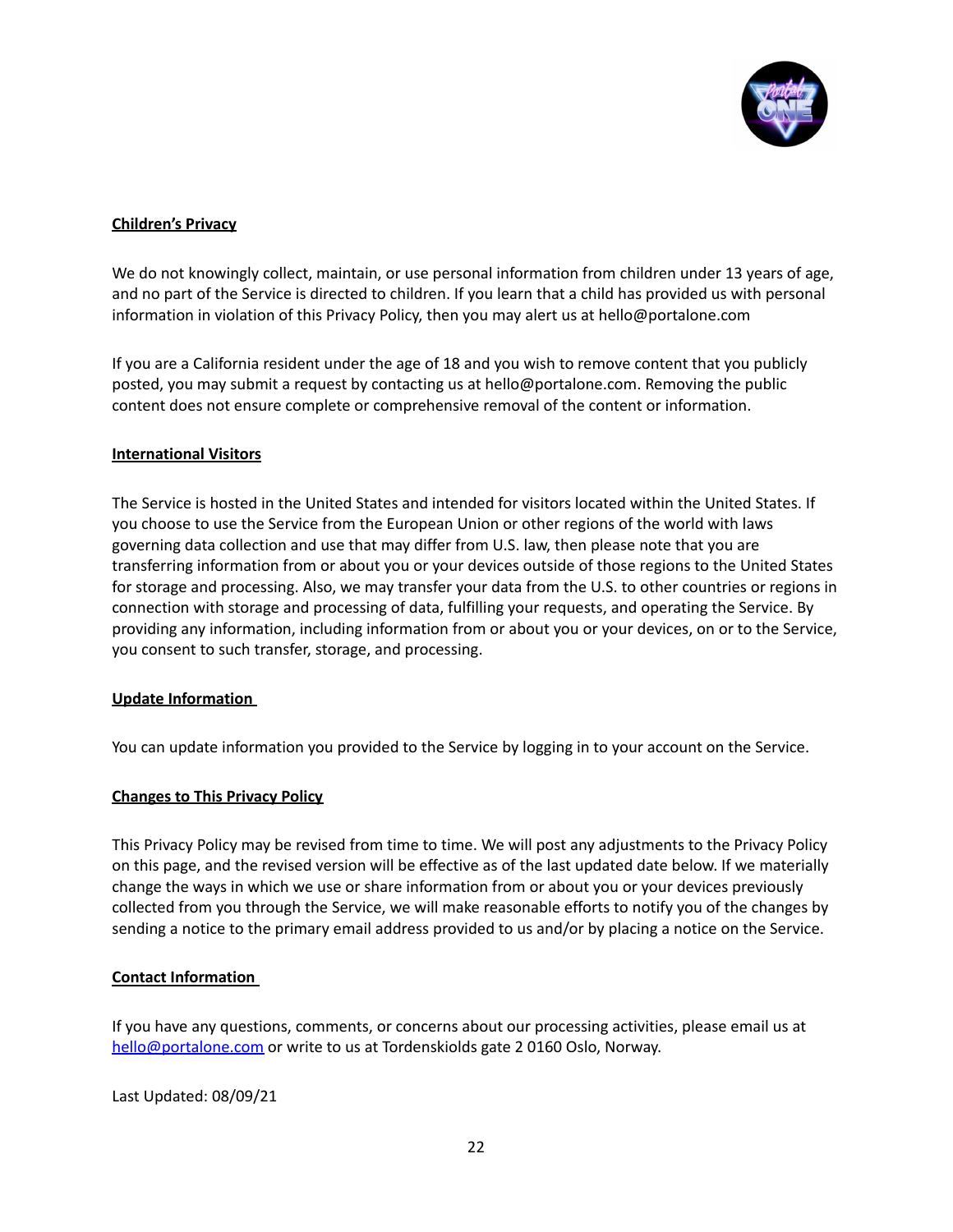

# **Contest Rules**

#### <span id="page-22-0"></span>**Version: 2.0 – Last updated: 26.05.2021**

#### **NO PURCHASE NECESSARY. VOID WHERE PROHIBITED OR LIMITED BY LAW.**

#### **1. Contest Rules**

These Contest Rules, together with the Terms of Service and Privacy Policy, govern your use of PortalOne Arcade, including the App and the Service (each as defined therein). These Contest Rules, Terms of Service, and Privacy Policy constitute a legally binding terms and conditions for your use of the App and the Service, including the participation in any contest made available in the App (each, a "**Contest**"). By downloading and using the App, you acknowledge that any use of the App, including entering into Contests, is subject to the Terms of Service and the Privacy Policy. Capitalized but undefined terms used in the Contest Rules have the meanings ascribed to them in the Terms of Service.

The Contests are not sponsored, endorsed, administered by, or associated with Apple Inc. or its subsidiaries or affiliates.

The Contests that are competitions are contests of skill and a user's chance of winning depends on the number and skill of the entrants.

#### **2. Eligibility to Enter into Contests**

Subject to these Contest Rules, each Contest is open to individual persons who are eligible to use the App as detailed in the Terms of Service. To be eligible to receive a Prize (as defined below), the information associated with the user's account must be true and accurate. The information associated with the user's account must identify the actual user into the Contest.

**For U.S. participants**: to be eligible to participate in any Contest, you must (a) be physically located within the U.S. when accessing and participating in any Contest; and (b) be physically located within a U.S. state in which participation in the Contest you select is unrestricted by that state's laws. You acknowledge that various rules, regulations and laws addressing sweepstakes, contests, giveaways and tournaments with entry fees and/or prizes govern your participation in Contests ("**Prize Statutes**"), and that Prize Statutes are set up by individual US states, country, territories, or jurisdictions. Contests that require a paid entry for participation (a "**Fee Contest**") are not to be offered to users participating in Contests in any state in which such Contest may violate its Prize Statutes ("**Excluded Jurisdiction**"), and if you are located in any Excluded Jurisdiction then you may not participate in Fee Contests. In the United States, Excluded Jurisdictions currently include: Arizona, Arkansas, Connecticut, Delaware, Louisiana, Montana, South Carolina, South Dakota, Tennessee and Washington. It is your sole responsibility to determine whether the state, country, territory or jurisdiction in which you are located is an Excluded Jurisdiction. We reserve the right (but have no obligation) to monitor the location from which you access Contests, and we may exclude participation or block access from any Excluded Jurisdiction. You agree not to misrepresent or mask the location from which you are playing.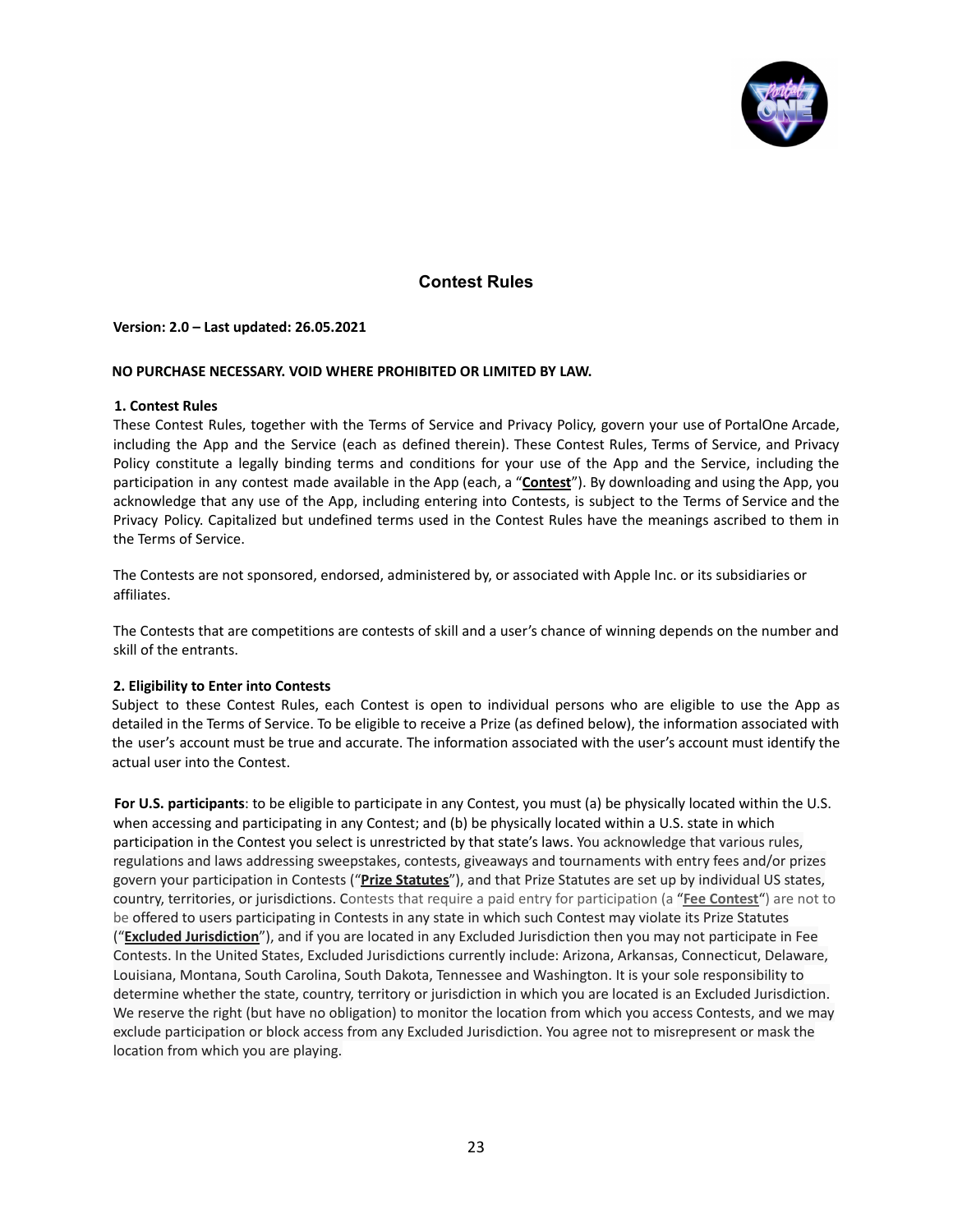

In order to facilitate the delivery of a Prize, we may attempt to contact the winner via the App or using the contact information provided during account registration. If we cannot get in contact with the winner using that contact information or the winner fails to promptly respond within 2 months, the winner forfeits his/her Prize. If we are not able to deliver a Prize due to the winner's failure to provide any necessary consent for us to share his/her contact information with our prize sponsors, the winner forfeits his/her Prize. Certain Contests are only open to residents of specific jurisdictions. Any person who enters into a Contest that he/she is not eligible to enter will not be entitled to win a Prize in that Contest.

You may only participate in a Contest exclusively using your mobile phone, without use of any emulators or external computer or mobile phone hardware or software.

Our employees, agents, and contractors, and our respective parents, affiliates, subsidiaries, and advertising and promotion agencies and any other entity involved in the development or administration of a Contest, are not eligible to win the Contest.

We reserve the right to verify a user's eligibility before, during, or after a Contest. A user's eligibility will be determined at our sole discretion.

It is your responsibility to comply with the laws of your country/jurisdiction. You acknowledge that certain countries/jurisdictions have laws regarding Contests that may not allow you to participate in a Contest or to be awarded a Prize. If you are a potential winner and this happens to be the case with your country/jurisdiction, you acknowledge that you will not be entitled to receive any Prize. CONTESTS ARE VOID WHERE PROHIBITED BY LAW OR WHERE REGISTRATION OR BONDING REQUIRED.

**For Canadian Participants;** It is your responsibility to comply with the laws of your country/jurisdiction. You acknowledge that certain countries/jurisdictions have laws regarding Contests that may not allow you to participate in a Contest or to be awarded a Prize. If you are a potential winner and this happens to be the case with your country/jurisdiction, you acknowledge that you will not be entitled to receive any Prize. CONTESTS ARE VOID WHERE PROHIBITED BY LAW OR WHERE REGISTRATION OR BONDING REQUIRED. **Canadian participants below the** age of 18 are required to acquire consent and approval from a legal guardian above the age of 18 years to **participate in any Contest**.

#### **3. Entry and Entry Period**

We will announce Contests through the App from time to time. The announcement will indicate the type and duration of the Contest we are offering. Contests include 24-Hour tournaments and season tournaments. You may join a Contest while it is live. You may join the Contest by playing the game within the App. For the random-selection giveaway portion of any Contest, you may also instead enter by going to ["Registration](https://docs.google.com/forms/d/e/1FAIpQLSeHQInPWXLLgK2hH1jcQtDjnyVXdhsknC0v_udxF7n9RRnLjg/viewform) form for [PortalOne](https://docs.google.com/forms/d/e/1FAIpQLSeHQInPWXLLgK2hH1jcQtDjnyVXdhsknC0v_udxF7n9RRnLjg/viewform) Arcade" and providing the required submission information during a Contest. We reserve the right to cancel any Contest, in our sole discretion, if deemed necessary by us.

#### **4. Important Game Design Elements**

**24-Hour Tournaments:** A 24-Hour Tournament allows users to play and submit their scores to compete for Prizes and ranking on our leaderboards. Users can enter 24-Hour Tournaments by pressing the "Play"- button in the App's main screen, followed by pressing the "Play"-button in the bottom-right corner of the screen. To enter this mode the user will have to use one - 1 – Token. For each Token, users can play for 60 seconds and afterwards submit their highest score to the leaderboard. The total score for each user will be the sum total of the player's five - 5 – highest scores. We might, at our sole discretion, introduce tournaments with either shorter or longer duration than 24-Hours.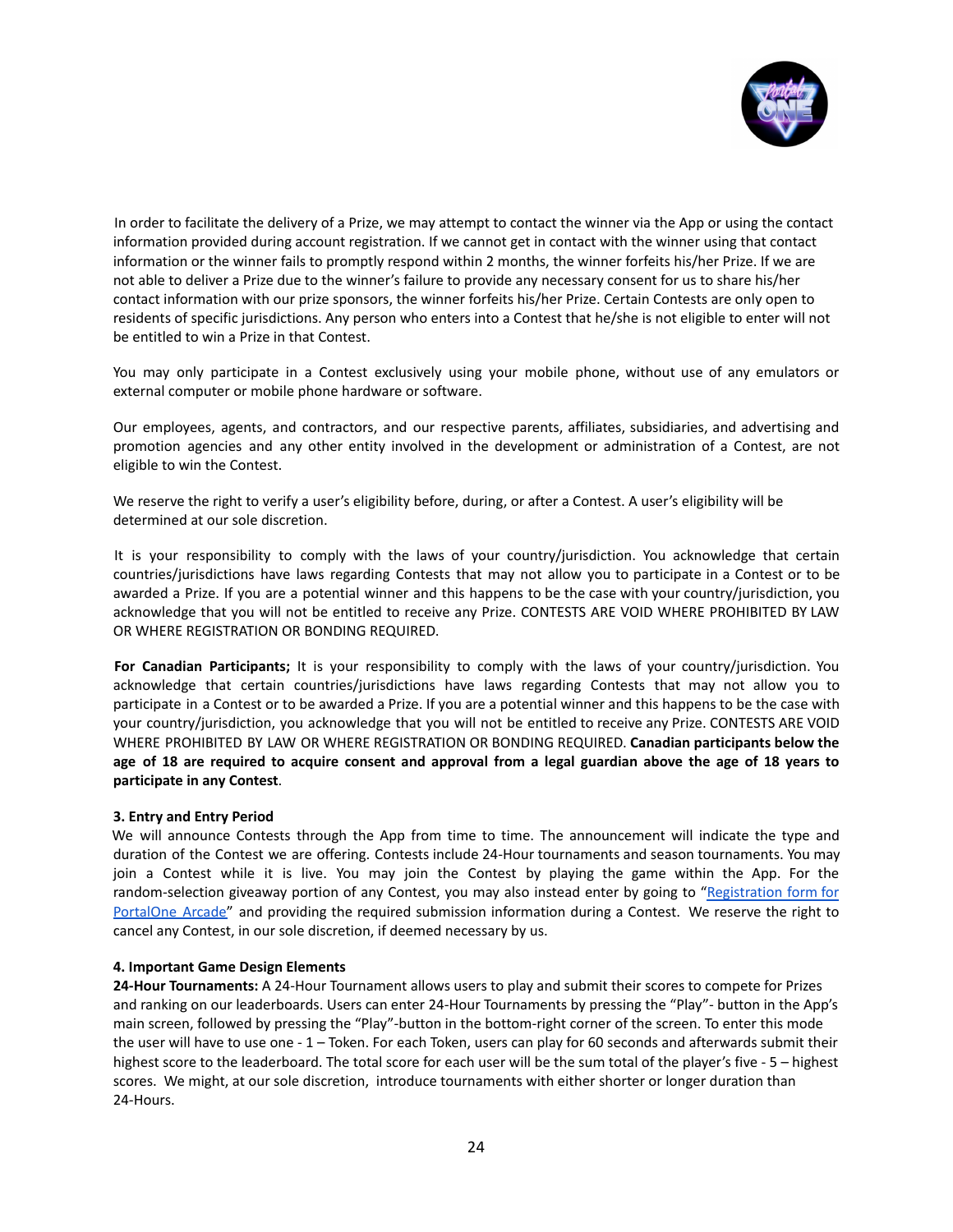

**Friends:** Users have the option of adding other users as Friends by sending Friend requests. These requests can be accepted or rejected by the recipient. When a Friend request has been accepted by the recipient, the Friend user's score is easier to find on the leaderboard through friend filters, and it is possible to Challenge this user with a 60 second game. By clicking on the "Challenge" button visible on the Friend user's profile, the Friend Challenge game will launch on the App. Once the game is completed, this score will be forwarded as a Challenge to the other user, who will then be able to complete the Challenge. A user may be awarded a number of Friend Challenges per 24-Hour Tournament, the maximum number per tournament may vary from time to time.

**Tokens:** Tokens are the main currency in the App and can be acquired through a number of different means. Users can spend Tokens to participate in Contests within the App, including the 24-Hour Challenges. Every user will be attributed a number of Tokens upon registration, this number may vary from time to time.

**Tickets:** Users can collect Tickets, which is another currency in the App. As with Tokens, Tickets can be collected in a number of ways, which might be subject to change.

**Experience Points ("XP"):** XP are points gained by users through playing the games in the App.

**Referral codes**: Inviter (user inviting another user to play) and invitee (user invited to play) receive Tokens and Tickets as an in-game reward when an invitee registers a referral code that the invitee receives from an inviter and a requirement of playing at least one game in the App. When an inviter has invited more than 20 users through referral codes, the inviter's reward is replaced with XP.

#### **Prizes**

The winner of each Contest, upon completion of all verifications and obligation requirements described in these Contest Rules, will receive a prize, determined in our sole discretion (the "**Prize**"). The Prize for a Contest may be found in the app description, within the application itself, and on the "[Registration](https://docs.google.com/forms/d/e/1FAIpQLSeHQInPWXLLgK2hH1jcQtDjnyVXdhsknC0v_udxF7n9RRnLjg/viewform) form for PortalOne Arcade" an We will distribute Prizes according to the Contest Rules and, if applicable, any Contest specific terms, which may be determined by us or our affiliates (including, but not limited to, promotional sponsors of the App or a Contest).

In certain instances, including larger Prizes, at our sole discretion, you will be contacted directly to receive it by a mutually agreeable method, and payment will be subject to a confirmation of the winner's eligibility to receive a Prize.

Any entry by any user that does not comply with the Terms of Service (including these Contest Rules) will be disqualified.

We will only issue a Prize to the individual identified in the account information for the winning account. We will use your account information to contact and verify winners in accordance with our Privacy Policy. Out-of-date or incorrect account information at the time you enter a Contest may disqualify you from receiving a Prize. Failure to provide valid, working contact information in connection with your account may result in termination of that account and forfeiture of any Prizes awarded.

We expressly reserve the right to disqualify any entries that we believe in good faith are generated by an automated means or scripts or violates any of these Contest Rules or the Terms of Service. Entries generated by script, macro or other automated means are void.

Our decisions are final and binding with respect to all matters related to the Contest. In no event shall we be obligated to award any Prizes other than the Prize specified in these Contest Rules or the in-app prize information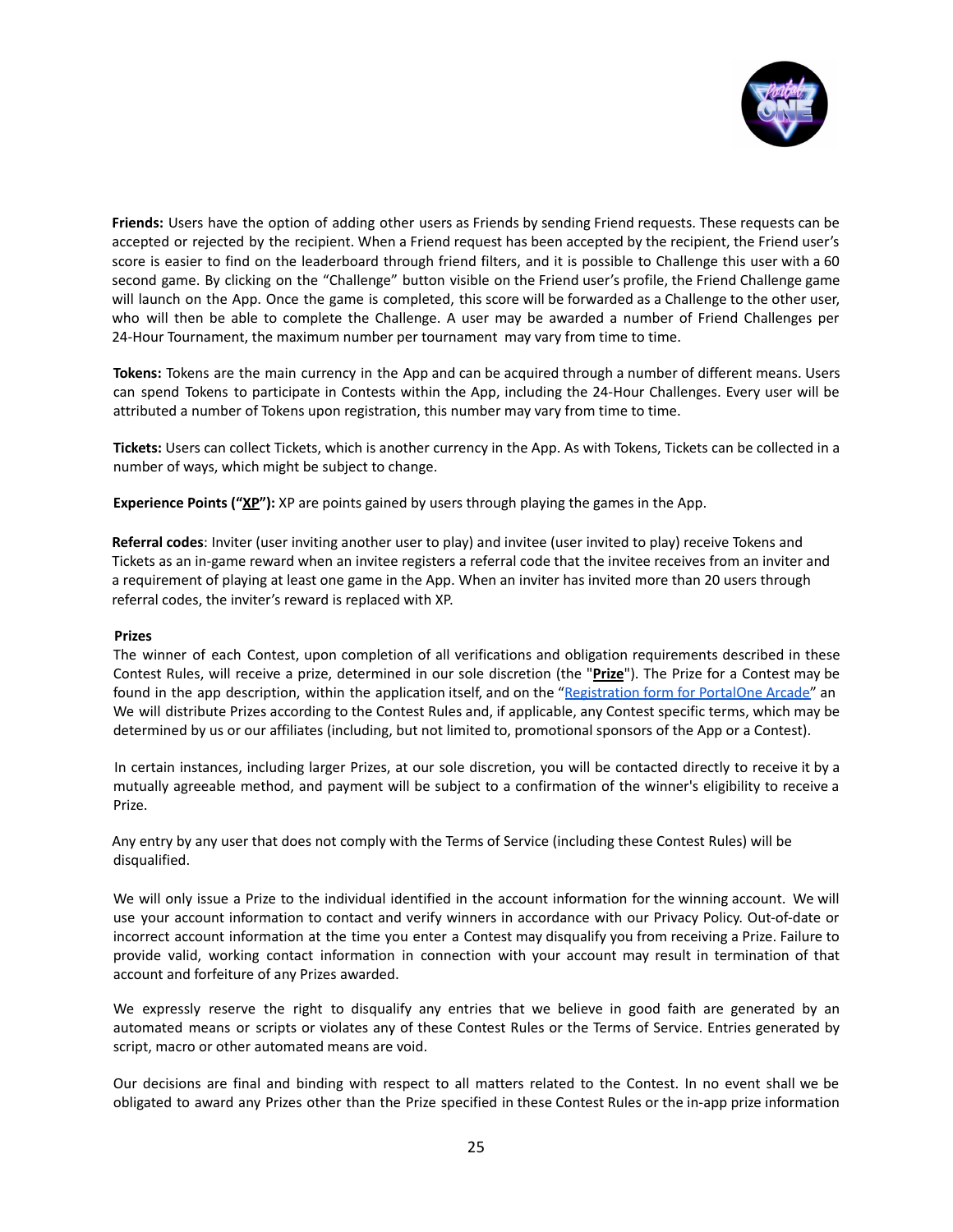

incorporated by reference. The Prize is not assignable and not transferable, and no substitutions are permitted. In addition, if the Prize is unable to be fulfilled to the winner due to any applicable law, rule, regulation or circumstance, or if the winner cannot claim the Prize for any reason, then we reserve the right to not award the Prize at all or to award a prize of equal or greater value. The winner shall be responsible and liable for all taxes. Winners shall provide us with accurate information regarding their identity and jurisdiction and country of residence.

#### **5. Prize Selection**

The Contests will be conducted under our supervision. Our decisions are final and binding in all matters relating to the Contest. The winner will be notified in the App or by email; provided, however, that we reserve the right to determine an alternate method of notification. The winner must cash-out the Prize within 90 days after notification. A Contest winner's failure to cash-out the Prize within the specified 90 days may be considered as a Contest winner's forfeiture of the Prize and we may, at our option and sole discretion, choose not to award the Prize at all. If a user is found to be ineligible, we may, at our option and sole discretion, choose not to award the Prize at all.

At present, you can win Prizes in the Contest by:

- 1. Becoming a Tournament Champion by achieving the highest score in a 24H-Tournament.
- 2. Beating the Guest: 10 random users among those users that beat the guest or who otherwise entered during the Contest will win a Prize. Participants will have no more than one chance to win regardless of entry method.
- 3. Achieving  $2^{\omega}$  to 10<sup>th</sup> position on the leaderboard in a 24-Hour Tournament.
- 4. Being randomly chosen as a Lucky Winner among all entrants participating during a 24-Hour Tournament. While playing in the App, it is possible for players to be selected for such prizes, which are generally selected randomly. The selection will be made among players appearing on the leaderboard at the time of selection or who have otherwise entered in the prior 24 hour period prior to the Lucky Winner selection. Participants will have no more than one chance to win regardless of entry method.
- 5. Becoming a Co-Lucky Winner after inviting a user and giving the invitee a Referral code or otherwise entering. For referral participants, if your invitee uses your Referral code and wins the Lucky Winner draw while on the leaderboard, you will also win the same Prize as the invitee if on the leaderboard.
- 6. Becoming Season Ticket Winner. This is based on a random draw among users. Maximum of one Season Ticket Winner prize may be won in any 12-month period.

Your chance of becoming a Beating the Guest Winner, Lucky Winner, Co-Lucky Winner or Season Ticket winner depends on the number of participants.

#### **6. General Conditions and Releases**

As stated above, it is your responsibility to comply with the laws of your country/jurisdiction. You acknowledge that certain countries/jurisdictions have laws regarding Contests that may not allow you to participate or will prevent us from awarding you your Prize. If you are a winner and this happens to be the case with your country/ jurisdiction, you acknowledge that you may not be able to receive any Prize. By entering this Contest, you acknowledge the risks, and understand that you may be able to participate but not be able to receive a Prize.

By entering the Contest or accepting a Prize, you agree to conform to all applicable laws and regulations. To be eligible for receiving a Prize, a winner must provide necessary contact and payment information. Winners will be asked to provide such information (or instructed how to provide such information) either (i) in a Google Form,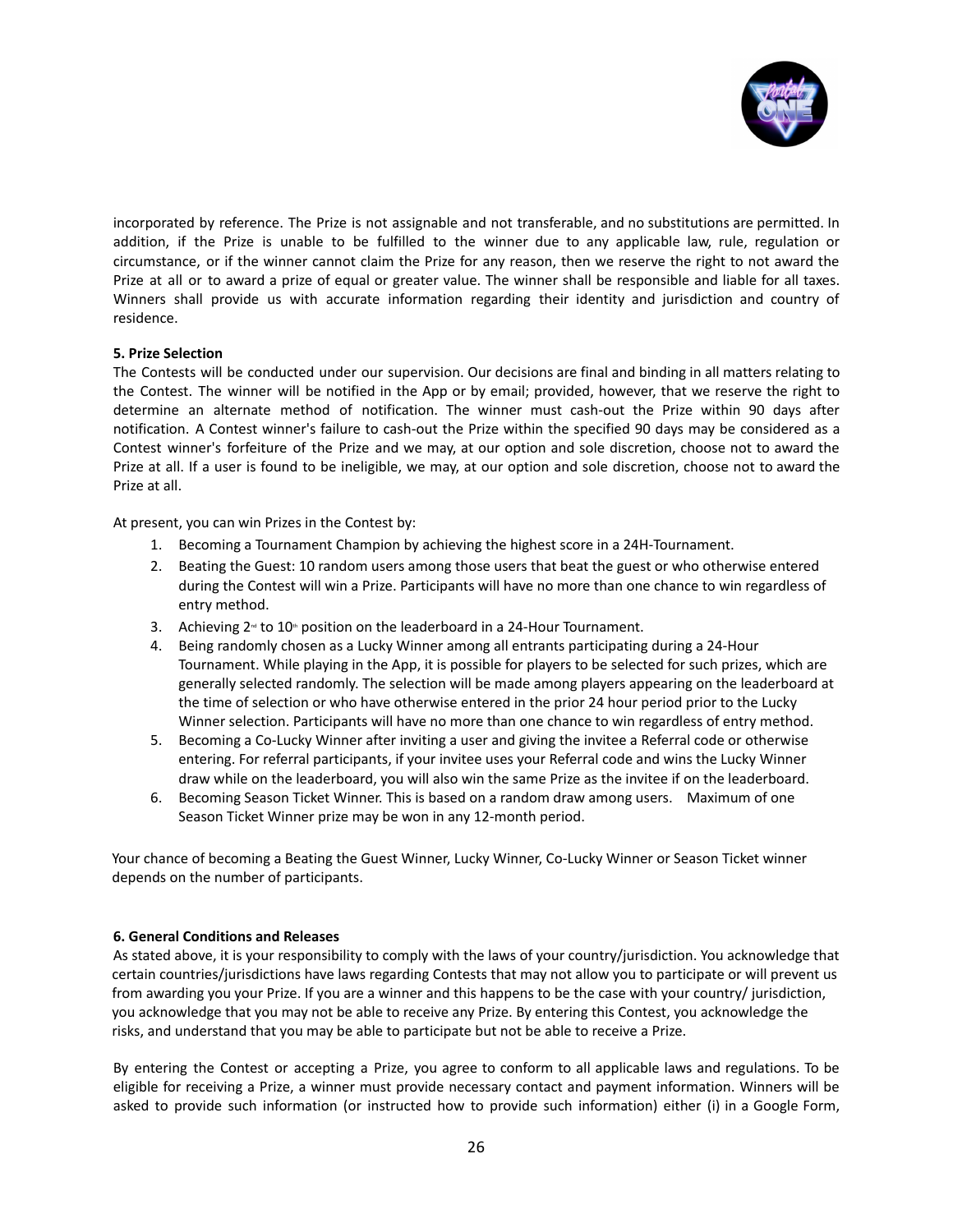

provided to the winner after a Contest through the App or by electronic communication to the winner using the contact information provided by the winner during registration of the App; or (ii) within the App or via a third-party provider on our behalf.

When applicable, the winner may be required to execute and return (and winning may be conditioned upon the winner executing and returning) to us, within ten (10) business days, an Affidavit of Eligibility drafted by us to be eligible for the Prize. The winner may also be required in our sole discretion to complete relevant tax forms as a condition to the delivery of the applicable Prize. Winners may also be required to furnish proof of identity, postal address, and birth date in order to receive a Prize.

A user or winner may be disqualified from the Contest if he or she fails to comply or has previously failed to comply with any provision of these Contest Rules or the Terms of Service. We may disqualify you from a Contest, refuse to award Prizes and require the return of any Prizes, or suspend, limit, or terminate your account if you violate any of the Terms of Service (including these Contest Rules) or engage in conduct we deem to be improper, unfair, fraudulent or otherwise adverse to the operation of Contests or in any way detrimental to other users.

By entering or accepting any Prize, the winner allows us to use the winner's name, photograph, likeness, voice, opinions, information, biographical information, hometown and jurisdiction of residence for publicity and promotional purposes without further compensation where permitted by law. Except where prohibited, participation in a Contest constitutes your consent to our use of your name, likeness, voice, opinions, biographical information, hometown and jurisdiction of residence for promotional purposes in any media without further payment or consideration.

Participation in the Contest is at the user's own risk. We shall not be liable for: (1) failed, returned or misdirected notifications based on inaccurate information provided by the winner in connection with an entry; (2) entries and responses to winner notifications which are lost, late, incomplete, illegible, unintelligible, postage-due, misdirected, damaged or otherwise not received by the intended recipient in whole or in part or for computer or technical error of any kind; (3) any electronic miscommunications or failures, technical hardware or software failures of any kind, lost or unavailable network connections, or failed incomplete, garbled or delayed computer transmissions which may limit a user's ability to participate in the Contest; (4) any technical malfunctions of the telephone network, computer on-line system, computer equipment, software, program malfunctions or other failures, delayed computer transactions or network connections that are human, mechanical or technical in nature, or any combination thereof, including any injury or damage to user's or any other person's computer or mobile device related to or resulting from downloading the App or otherwise in connection with this Contest; or (5) any warranty with respect to any Prize or any component thereof.

#### THE CONTEST IS PROVIDED "AS IS" AND WE DO NOT MAKE ANY, AND HEREBY DISCLAIMS ANY AND ALL, REPRESENTATIONS OR WARRANTIES OF ANY KIND REGARDING THE CONTEST.

NOTWITHSTANDING ANYTHING ELSE HEREIN OR OTHERWISE, WE SHALL NOT BE LIABLE OR OBLIGATED WITH RESPECT TO ANY SUBJECT MATTER OF THESE CONTEST RULES OR UNDER CONTRACT, NEGLIGENCE, STRICT LIABILITY OR OTHER LEGAL OR EQUITABLE THEORY FOR (A) ANY SPECIAL, INCIDENTAL, CONSEQUENTIAL, OR EXEMPLARY DAMAGES (INCLUDING, WITHOUT LIMITATION, LOSS OF REVENUE, GOODWILL, OR ANTICIPATED PROFITS) (B) AMOUNTS IN EXCESS OF THE PRIZE FOR THE APPLICABLE CONTEST, (C) DATA LOSS OR COST OF PROCUREMENT OF SUBSTITUTE GOODS OR SERVICES, AND/OR (D) ANY MATTER BEYOND SUCH PARTIES' REASONABLE CONTROL.